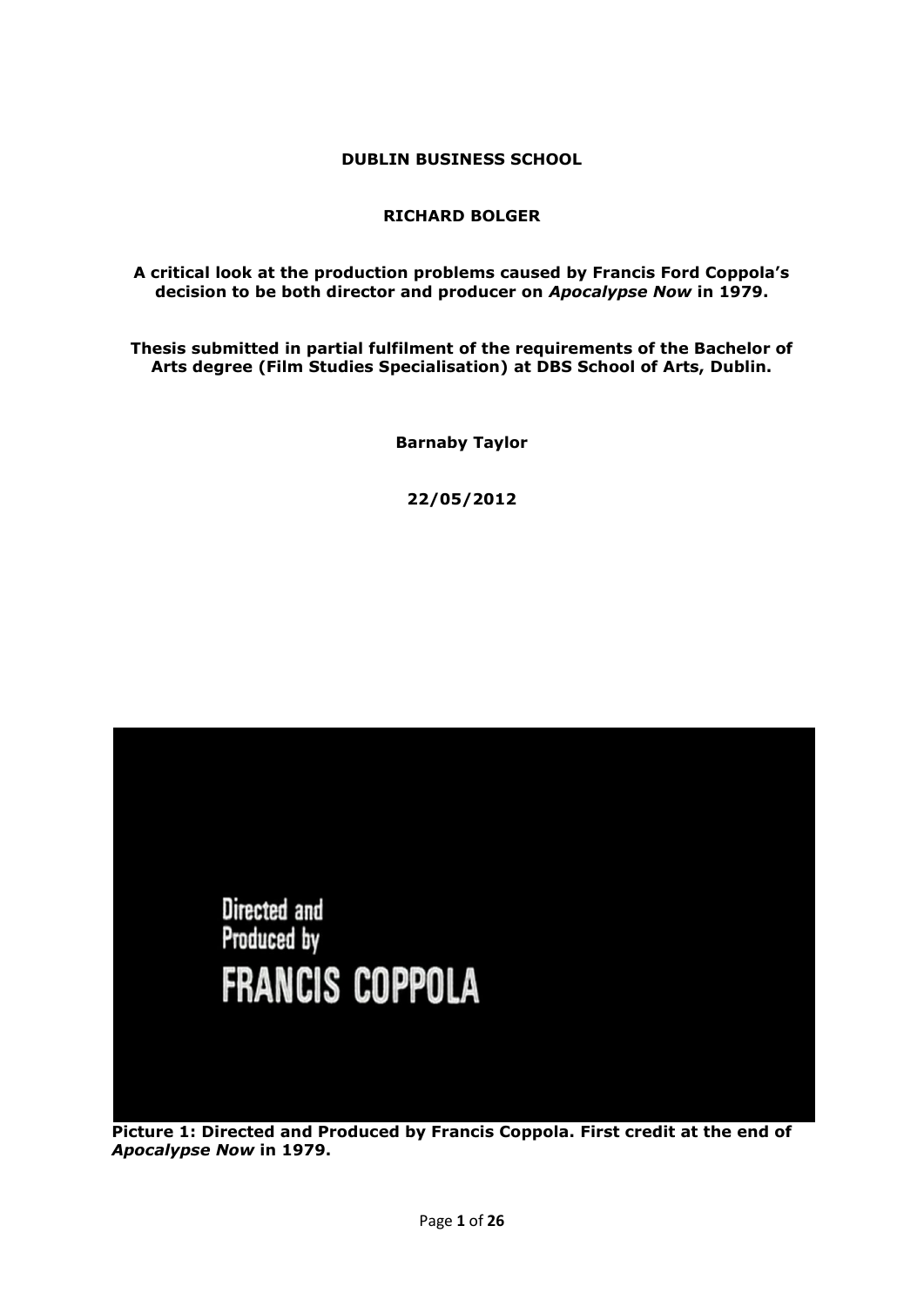# **Contents**

| Martin Sheen famous opening sequence shot in the hotel room:  18 |  |
|------------------------------------------------------------------|--|
|                                                                  |  |
|                                                                  |  |
|                                                                  |  |
|                                                                  |  |
|                                                                  |  |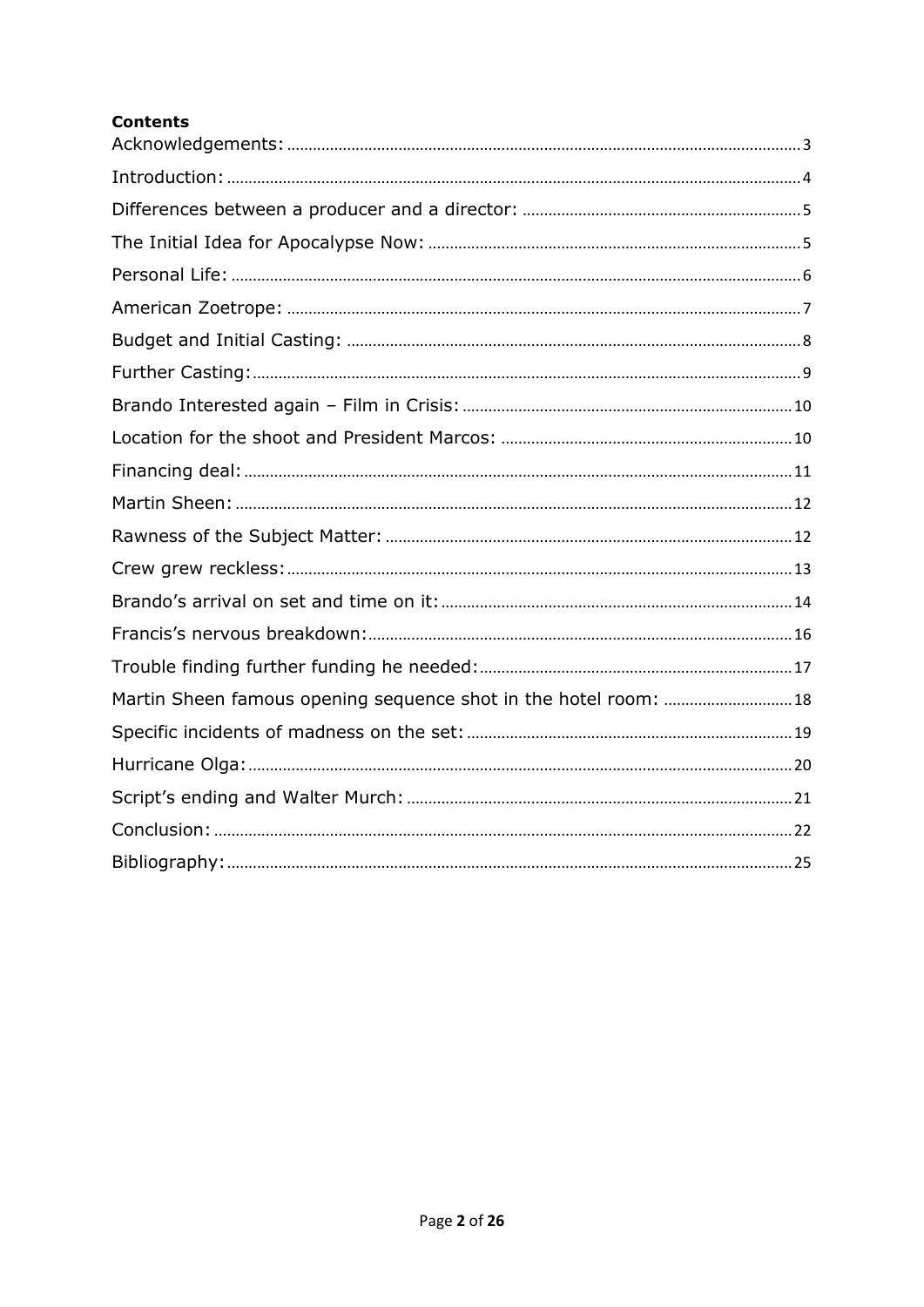## <span id="page-2-0"></span>**Acknowledgements:**

I am greatly thankful to my supervisor on this dissertation, Doctor Barnaby Taylor, whose guidance, helpful input, encouragement and support from the creation of this piece of work from its creation to the final stage it is at now enabled me to delve inside the importance of this self directed subject. He alone got me into doing what it is I do.

I would also like to thank all of the lecturers from the college who I had the good fortune of learning from over the years who have helped shaped my understanding of film and thus helped in my decision to take on this subject matter.

I would also like to dedicate this dissertation to anyone whom I have worked with in the film industry or whom I will work with. I based much of my decision in writing this dissertation with moving into the industry in mind.

Lastly, I would like to offer my regards and blessings to all of those who have supported me in any respect, mainly my parents Marie and Henry and my brother, Gavin, during my completion of this project.

Sincerely,

Richard Bolger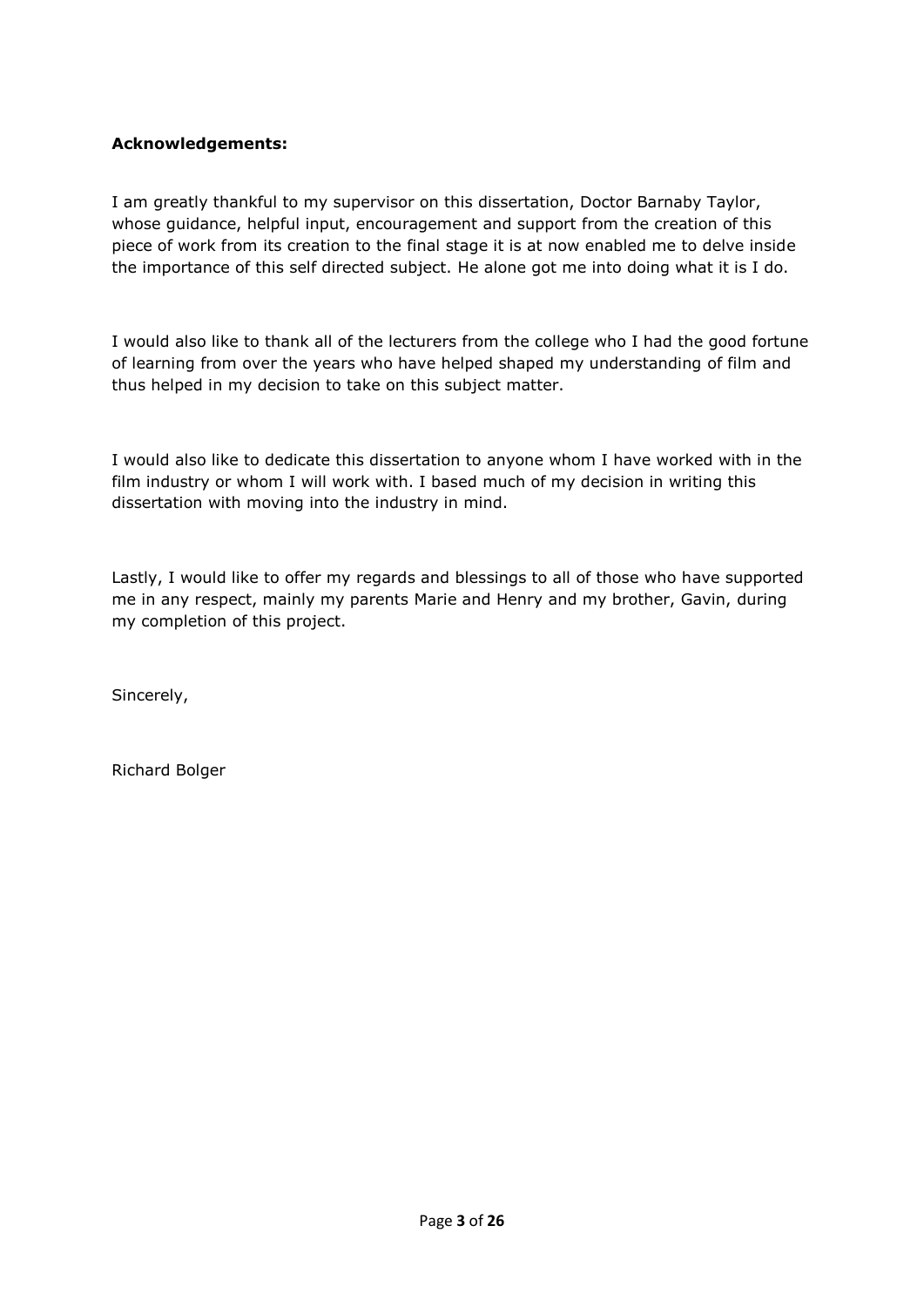#### <span id="page-3-0"></span>**Introduction:**

My dissertation concerns the problems caused to production by Francis Ford Coppola's decision to be both director and producer on *Apocalypse Now*. A decision that would drive him to the point of near insanity. A decision that placed unnecessary stress upon himself. A decision that forced him to work the role of ordinarily two separate people. A decision that had enormous bearing on the overall delivery of the film and the overall events leading up to and including the whole films production completion and process. The main reason I had for writing this dissertation was that when I first discovered that he worked on the film in both the capacity of director and also producer, two wholly separate fields in terms of production, I wanted to discovered how he went about doing it and whether or not he was successful in both capacities. I knew of course, starting my dissertation that it is hard to deny the fact that the film was a success, a much acclaimed piece of work by an undoubtedly talented director. My main concern was in discovering how he personally got on with dealing with these roles. The role of a producer and the role of a director are the two primary roles in film production. They deal with different specific elements of a production. In my dissertation I am going to highlight the problems, how he managed to deal or in some cases not deal with the problems that evitable occur during the production of any film. Problems that occurred on *Apocalypse Now* in many ways have been highlighted and discussed before but what I want to explore and critically analyse is how his taking on of both of the roles as director and producer lead to the unravelling of many of these problems. I personally believe that a director cannot also be a producer on the film he is directing simply because he will complicate budgets, scheduling, casting and the delivery of the project. *Apocalypse Now*, 1979 was a success however in my dissertation I will address how it almost was not due to Coppola's decisions. I will also try to address the point of how it may have been a smoother process had he decided to only take on the position of director and work with a producer who he could trust to give him everything he needed. So much has been said about *Apocalypse Now*, but hopefully my research will show that so much more needs to be said about a production that went on for over two years.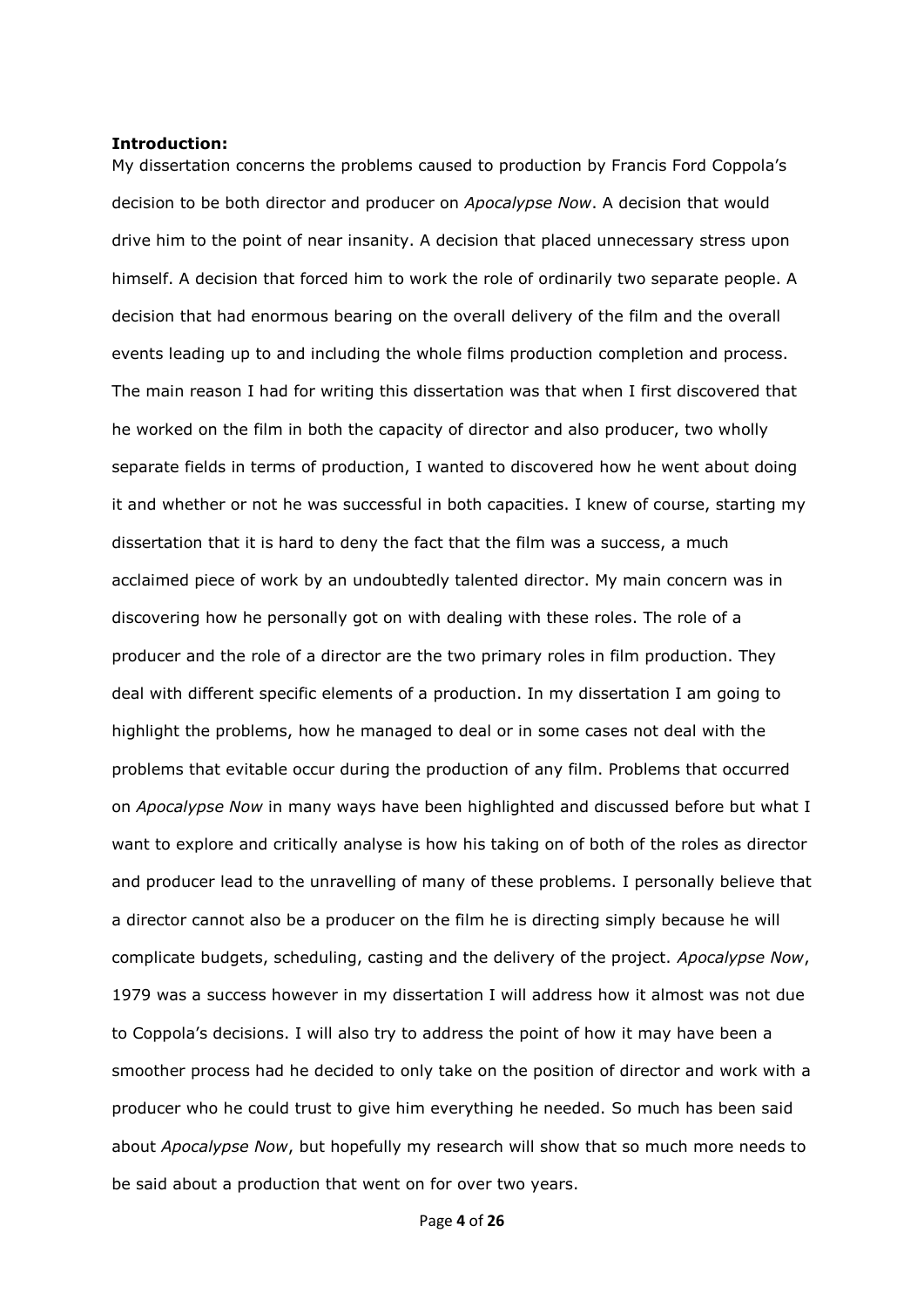#### <span id="page-4-0"></span>**Differences between a producer and a director:**

'A producer is basically the one who initiates, coordinates, supervises and controls all creative, financial, technological and administrative aspects of a motion picture.'<sup>1</sup> This was the requirement for Francis as a producer on *Apocalypse Now.* The job responsibilities of a director as part of a Production Team are to 'select and hire a production designer, select  $1<sup>st</sup>$  Assistant Director and Script Supervisor, cast the film, select locations, establish the look of the film, approve the wardrobe, sets and props as well as sign off on a final budget.<sup> $2$ </sup> He was indeed taking on a lot be doing both key roles on the film. He did however have Tom Sternberg, Gary Frederickson and Fred Roos also working on board the project as 'producers'. But as the project became more and more about Francis's vision and how he only wanted to do it his way, they effectively turned into yes men who were as much to blame as Francis was for allowing him to go so over schedule and over budget.

#### <span id="page-4-1"></span>**The Initial Idea for Apocalypse Now:**

'The idea for *Apocalypse Now* was originally developed by screenwriter John Milius and director George Lucas as part of a financing deal between Warner Brothers and American Zoetrope, a production company founded by Lucas and Francis Ford Coppola.'<sup>3</sup> The financing deal never went through because Warner Brothers decided to cancel and because of this Lucas pulled out of the project. He had also been working on preproduction for both *American Graffiti* and *Star Wars.* He would go on to make *American Graffiti* in 1973 and he would begin his *Star Wars* quest in 1977. Coppola was busy himself. At the time that the deal between Warner Brothers and American Zoetrope got cancelled he was heavily involved in the development of the *Godfather* (1972) and the *Godfather Two* (1974). Also in 1974, he released *The Conversation* starring Gene Hackman. Coppola could simply not get *Apocalypse Now* out of his head. So he started to consider the possibility of himself directing it. He also decided to take on the feat of producer as well, financing the film mainly through his own input of cash due to the fact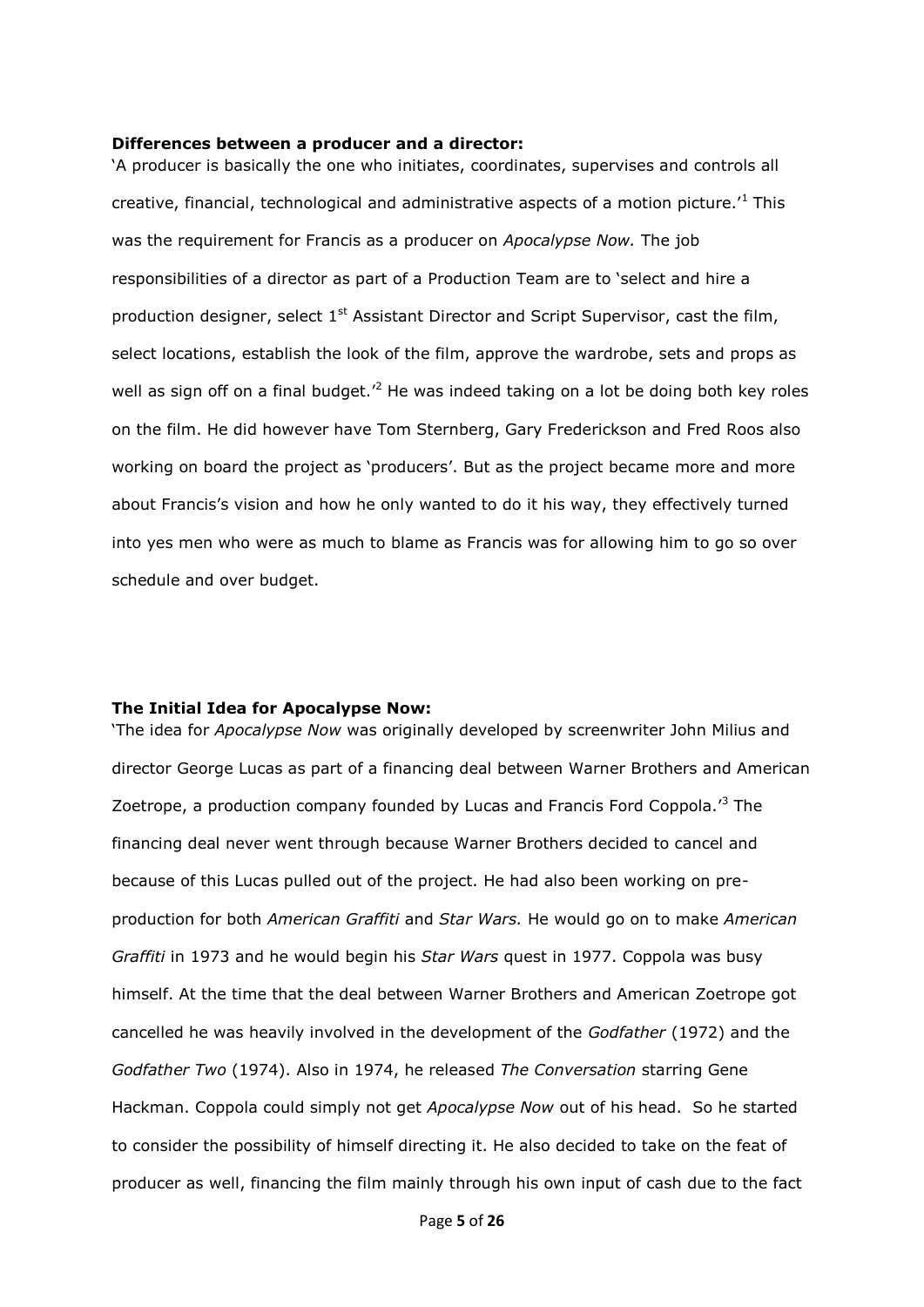that he did not want studio support. Many studios at the time felt however that it was too close to the actual event and felt it in ill-taste to take it on. American Zoetrope provided much of his needed support in doing the project his way. His team there helped him see out his vision. 'Lucas and his producer Gary Kurtz had envisioned shooting the project on 16mm for under \$3 million.' They felt this was achievable however Coppola decided to tackle the project his way which in many ways was the main reason why the film was so over budget and took so long over schedule to complete. Michael Schumacher discusses in his book Francis Ford Coppola: A Filmmakers Life that ''Francis Coppola became involved with *Apocalypse Now* as Milius was writing the script in 1969. He originally intended to produce the film for Lucas and Milius, as part of a contract between American Zoetrope (Coppola's production company) and Warner Brothers.<sup>14</sup> Now, he was not only directing it but he was producing it as well.

#### <span id="page-5-0"></span>**Personal Life:**

Coppola personal life was suffering as the production dragged on. His relations with his wife, predominately and his family suffered during the production. Their successful happy family life was at risk as well as their financial standing. The Coppola's enjoyed 'possessions and a lifestyle that accompanied great wealth'<sup>5</sup> but Eleanor was struggling seeing Francis day by day growing ever more concerned with the project. It was not only his money that was riding on the film but also his reputation as a filmmaker as word back home was beginning to spread of a production in crisis. 'To protect its investment further, United Artists took out a \$15 million life-insurance policy on Coppola, leading the director to remark that he was now worth more dead than alive.<sup>16</sup> United Artists were very concerned about Francis's ability to deliver the project as months and months would pass without them being able to see anything. Eleanor recalls his frustration. 'Francis is feeling angry and trapped. The art department has made their art without sparing expense. What they have made is extraordinary, but it is so complete and detailed there is no way Francis can get it all on camera. $\frac{7}{7}$  Money was being spent without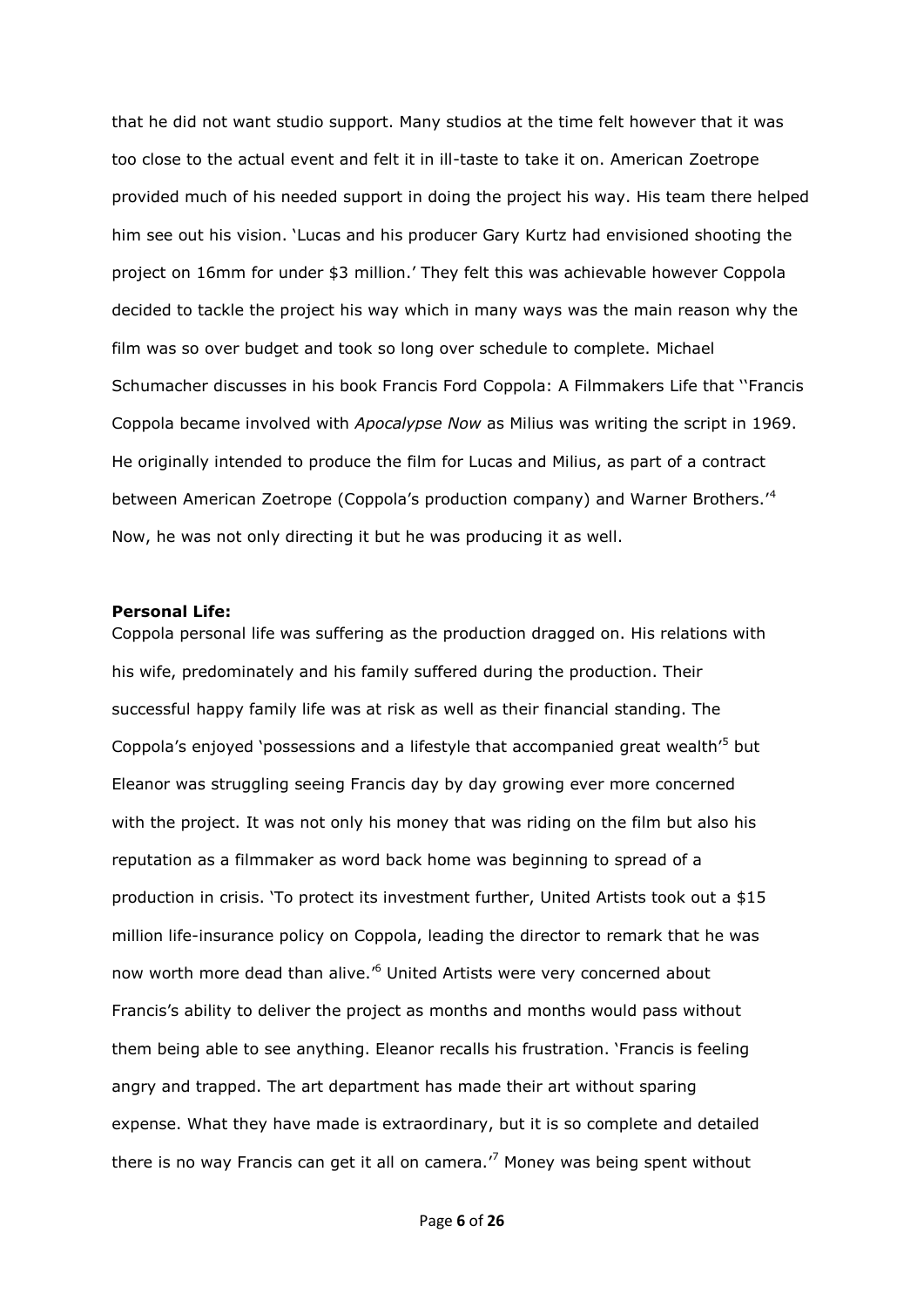thought and with no clear end in sight in terms of the project's ending; the financial cost of this production became a more and more pressing issue. United Artists wanted a five-minute piece to run of documentary footage as to show how the film was progressing. Francis did not want this because he knew the production was having problems and he did not want people he did not know arriving onto the set observing proceedings. So, he assigned his Eleanor to shoot the piece. This lead to problems between himself and herself which added to his numerous problems already of the script being up in the air, his recasting of Willard and his dismay of landing a significant star to play Colonel Kurtz. All of this being before Martin Sheen suffered his heart attack and Hurricane Olga hit.

## <span id="page-6-0"></span>**American Zoetrope:**

American Zoetrope was a studio founded by Francis Ford Coppola and George Lucas. The film studio was founded on December 12, 1969.It was a company dedicated to making films outside of the Hollywood system. Francis and George wanted to adopt digital technology into mainstream productions. In the earlier stages of the initial project development, when George Lucas was originally set to direct the film, he wanted to shoot the film in the Philippines. He had directed films with the studio before. The first film the studio made was THX 1138 directed by George Lucas in 1971.Four films including *THX 1138* were made before *Apocalypse Now* in 1979. Two were directed by George Lucas. *THX 1138* in 1971 and *American Graffiti* in 1973. Francis Ford Coppola directed *The Conversation* in 1974. Lucas interest deteriorated, however, Francis's interest remained and he had an ever growing desire to adapting Joseph Conrad's novel *Hearts of Darkness* that was published in 1902. Orson Welles had previously attempted to develop the novel into a film; however his attempts never amounted to the level of film production on the project due to his inability to secure the necessary funds to make it happen. *Apocalypse Now* also struggled to get funding and with Zoetrope Studios behind it, Francis may very well of never been able to develop the project. The studio was at the time of the films early stages of its early pre-production, establishing itself as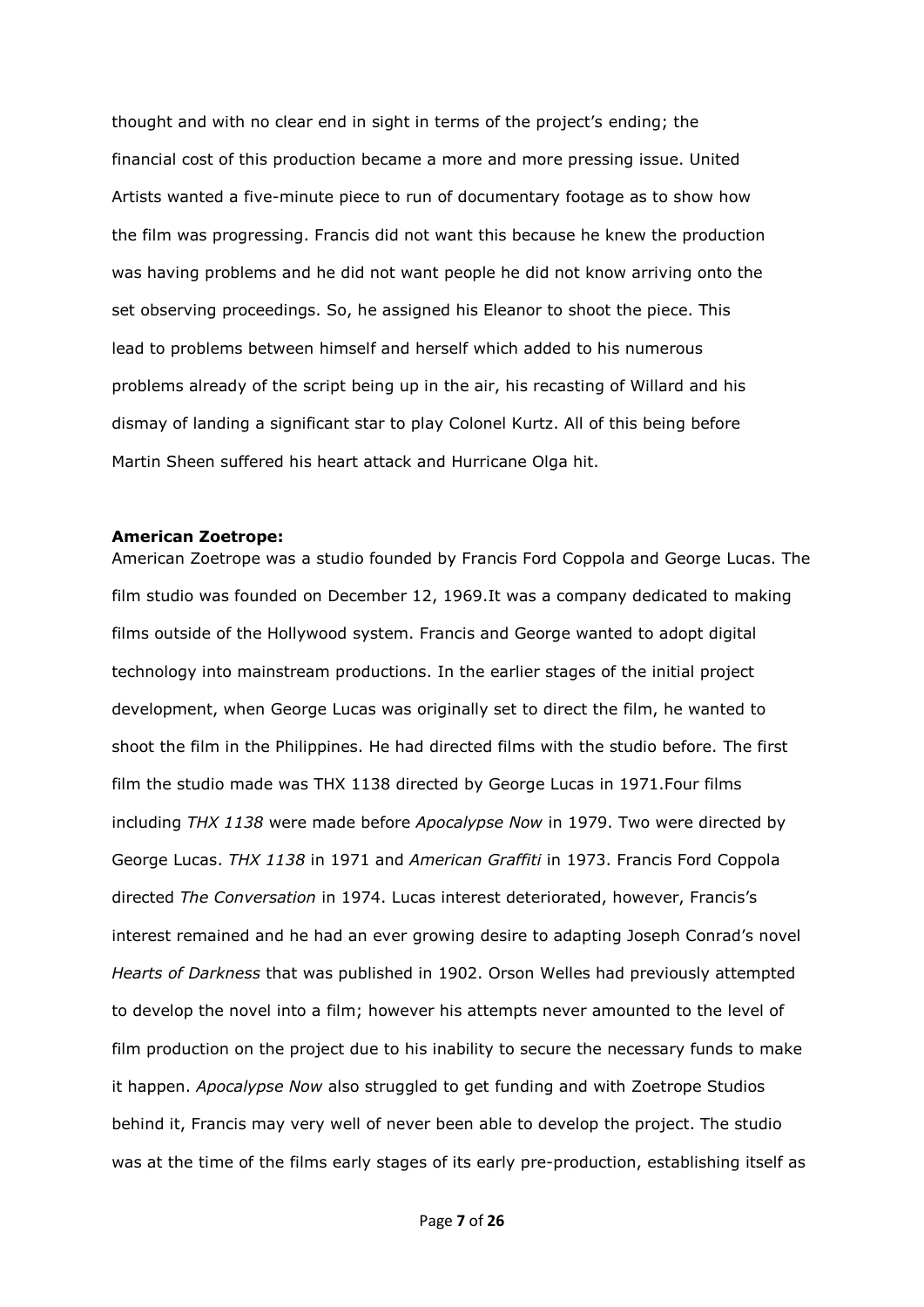a substantial emerging studio that was trying to break away from the studio driven production being made in Los Angeles. However, it did not have the same financing behind as some of the other studios like Universal or Columbia had at the time. He could not get the kind of money he felt was needed the way he was used to with projects like The Godfather. So, one of the principal ideas he had in setting up this studio was that 'He also felt that if he stayed on Los Angeles he wouldn't be able to produce the inexpensive, independent films he had in mind. So he and a fellow film student, George Lucas, and their families, moved up to San Francisco to start American Zoetrope.'<sup>8</sup>

#### <span id="page-7-0"></span>**Budget and Initial Casting:**

According to Gary Frederickson, the budget was estimated to be between \$12-14 million. American Zoetrope assembled \$8 million from distribution outside the United States and \$7.5 million from United Artists who assumed that the film would star Marlon Brando, Steve McQueen and Gene Hackman. Pre-production on *Apocalypse Now* was a complicated process and experience for Coppola that unlimited did not help his nerves going into production. Francis felt that he would have no problem casting big named stars. He had previously worked with James Caan and Robert Duvall on *Rain People* in 1969, Gene Hackman and Harrison Ford on *The Conversation* in 1974 and Al Pacino and Marlon Brando on *The Godfather* in 1972. The film needed big name stars in the film in the leading role to drive on the box-office potential of the film, especially the role of Captain Willard and Colonel Kurtz. He was in touch with every big name actor in Hollywood over his two principal roles. Francis began his casting of these two roles in May and by November he was nowhere. It was not due to his lack of trying, but that of financial holdups in him being able to sign on who he really wanted. 'Virtually every major star had been approached and, to Coppola's mounting concern, the actors had other things to do, weren't interested, or wanted too much money to appear in the picture. '<sup>9</sup>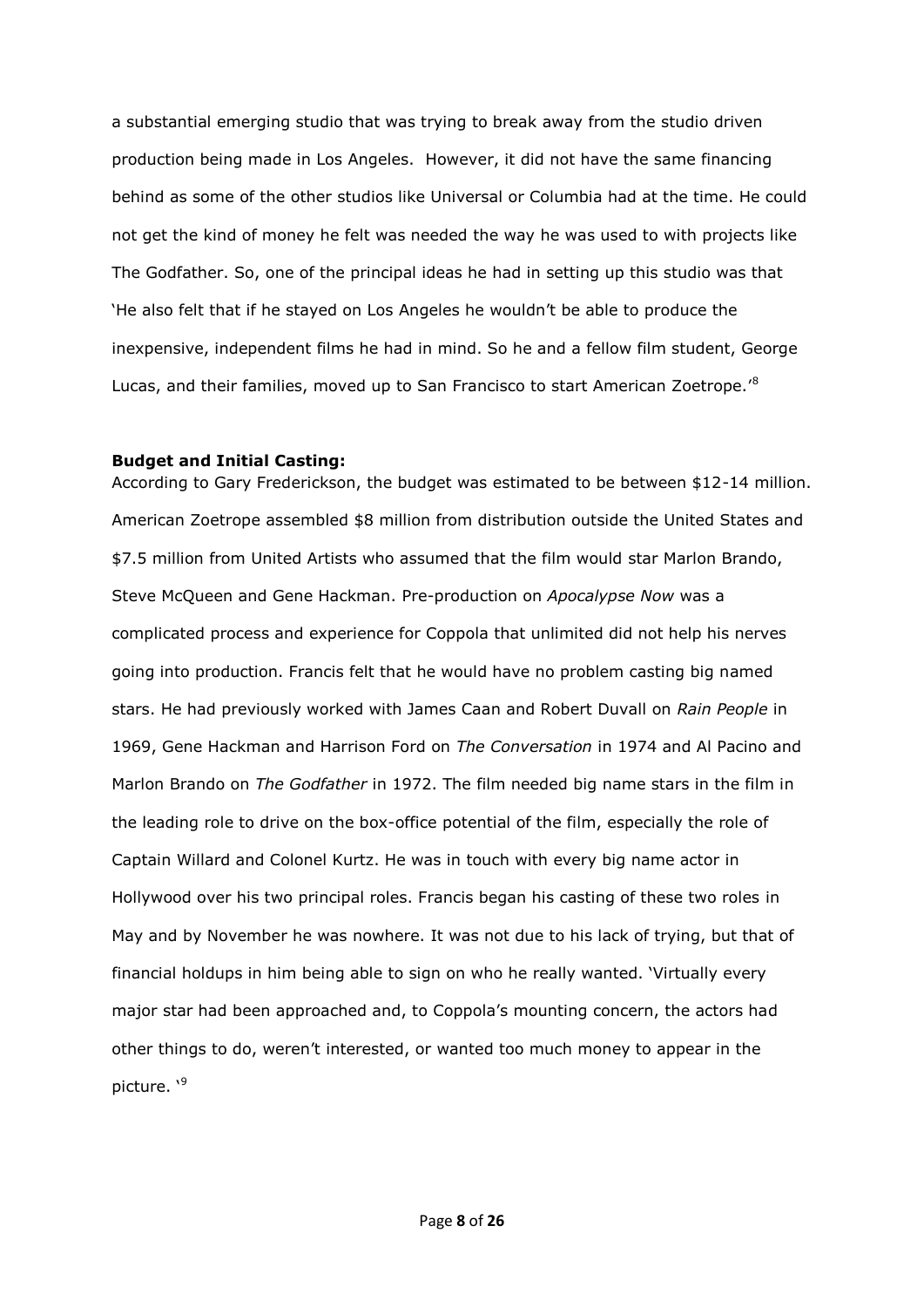## <span id="page-8-0"></span>**Further Casting:**

Steve McQueen was approached over the role of Willard. He was a fan of the script and was interested in getting involved however, he did not want to play Willard, but he wanted to play Kurtz. He wanted the same money to play Kurtz as he was offered to play Willard even though the difference in screen time and on set work was far less. Coppola wanted him but was not willing to pay him \$3 million dollars to play Kurtz for a month's work. James Caan was offered the role of Captain Willard, this being another matter of financial difficulty. Francis offered him the role of Willard for a fee of \$1.25 million dollars; however Caan wanted minimum of \$2 million due to the length of time in the jungle 'citing his wife's pregnancy and her reluctance to have her baby in the Philippines, where the film was to be shot.<sup>'10</sup> Coppola could have casted Caan if he had thought as a producer and agreed to working around his situation. Coppola only saw his financial greed as the sole problem in Caan's getting involved. In terms of the casting of Brando fellow cast-members, he casted Dennis Hooper (as the photojournalist), Laurence Fishburne (a very much unknown at that point in his career), Robert Duvall (as a lieutenant with a large interest in surfing), Harrison Ford (as Colonel Lucas) and Sam Bottoms (as the young gunner on board the Navy PBR) as the films supporting cast. Coppola decided to originally cast Harvey Keitel on as Captain Willard. He replaced Keitel after a month; the reason for this being that his editor Walter Murch felt that "Martin Sheen was more believable as an observer." Sheen however could not even of imagined the surrounding he would find himself in. He could have worked it out with James Caan but Francis was rash and desperate and when you are in this situation with an actor, you are not in control and this and the way he dealt with the casting of actors eventually led him to having to agree to Marlon Brando's terms which are a complete no-no as a producer. As a director, this also put Brando in control on set as he knew Francis would play by his rules.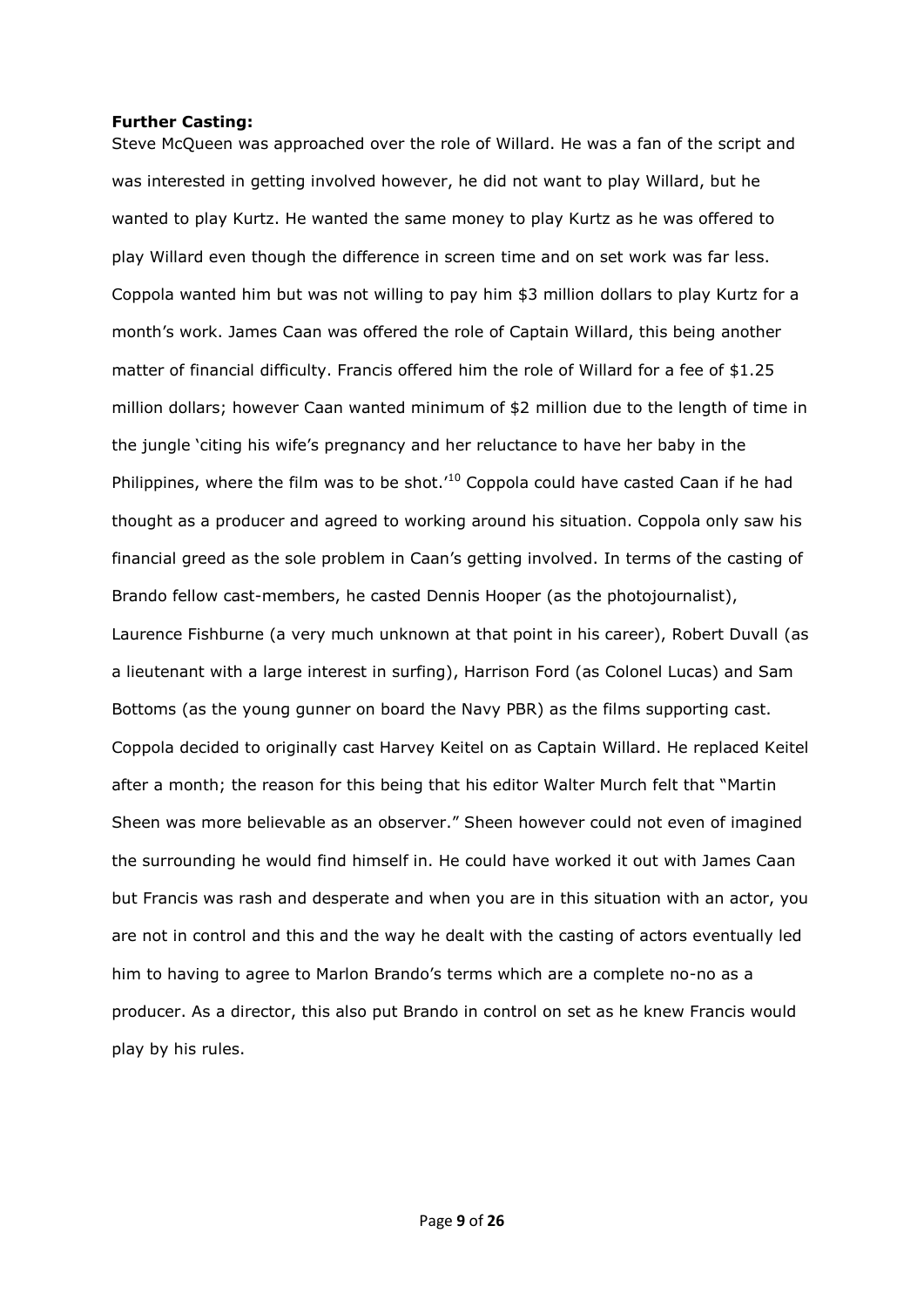#### <span id="page-9-0"></span>**Brando Interested again – Film in Crisis:**

Jack Nicholson was not interested in either of the roles, Robert Redford was against the idea of a long period of shooting of location and Al Pacino like the script and also the role of Willard, but like Redford did not fancy four or five months in the jungle with an as of yet anyway near finalized cast. He even tried to convince Pacino while he was in New York to play the role of Kurtz, but it was to no avail as Al was not willing to make a commitment to an unfinished script and a project that he felt had problems ahead. 'The New York trip only added to Coppola's feeling of helplessness. He was scheduled to begin production within a couple of months, sets were being built half a world away, and he had yet to sign the two leads for his movie.<sup> $11$ </sup> He had been in touch with Brando earlier on but talks had broken down because Brando did not want to discuss it any further. Shortly before Francis was to take off to the Philippines with his wife and three children, Brando's people called and he had reconsidered the project and wanted to discuss it again. 'His fortunes had sunk to such a level that Coppola had to fight for his casting of Brando in the pivotal role of Don Corleone in *The Godfather*. This and the shocking bleakness of *Last Tango in Paris* re-established him as a major international star, who demanded and got \$3.5 million for four weeks' work on location.'<sup>12</sup> Brando caused various problems in pre-production and during the production that his casting caused both negative and positive promotion for the film. On the negative side, it highlighted that the film was in crisis, problems were emerging before the production team had even arrived in the its location but, somehow this turned into a positive and meant that the world's media were talking about the film and in doing so made its release a highly anticipated event. This publicity all sprung from Francis's press conference at the Cannes Film Festival in 1975.

## <span id="page-9-1"></span>**Location for the shoot and President Marcos:**

The next issue Francis faced was getting a location for the shoot of the film. His people (Fred Roos and Dean Tavoularis had been down in Australia promoting *The Godfather II*  and while they were there they had been out location shooting for Francis. They found that Queensland had a jungle type element and that it would be ideal to replicate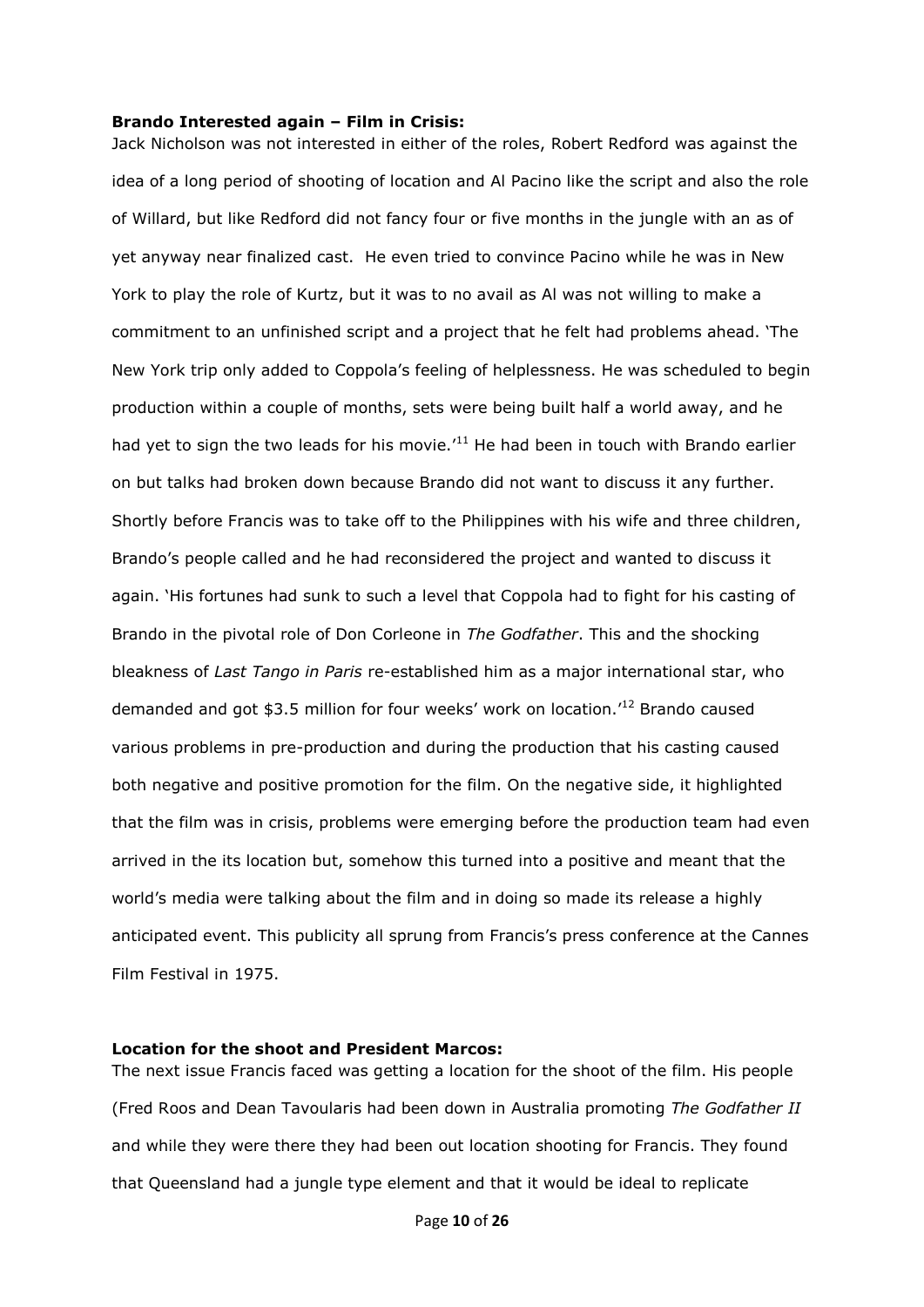surrounding similar to that of Vietnam. Francis came down to finalise the deal. Talks broke down over Francis wanting to use the Australian army's troops and helicopters. The Australian government replying that's its army 'was not a film-extra agency'.<sup>13</sup> Talks did not improve with the unions when he promised to hire Australians as part of his production crew. So, he turned his thoughts to The Philippines and trying to secure a deal with the countries president Ferdinand Marcos. President Ferdinand Marcos was interested in getting money from America because the value of the dollar was so great against his nation's currency. The deal included that Coppola would be offered the services of his nation's air force, they would receive the necessary security required and the government would cooperate with the production to the best of its abilities. President Marcos also had a keen interest in cinema. 'Marcos and his all singing, all dancing wife, Imelda, combined the role of oppressive dictator with that of patron of the arts, specifically cinema. For years, until he was deposed, he hosted the annual Philippines Film Festival.' <sup>14</sup> This all sounded like a good idea at the time but with everything else of Coppola minds, mainly the script, his lack of actors cast and the financial complications of the film, he did not stop and consider the full ramifications of shooting in the Philippines. Michael Schumacher mentions how

'The Philippines presented a full-slate of problems, from contending with the cultural differences on a day-today basis to trying to make a movie under strange and occasionally dangerous working conditions that included oppressive heat, constant dampness, guerrilla warfare being waged nearby, poisonous snakes, and an assortments of insects not usually seen by city slickers.'<sup>15</sup>

#### <span id="page-10-0"></span>**Financing deal:**

He had agreed to pay the Philippines government a fee for services used before he had secured his distribution deal with United Artists. He had struggled to get the budget of \$12-\$15 million he had intended to make his epic for. He had already investment a \$1 million of his money into the film's pre-production. A month before heading out to the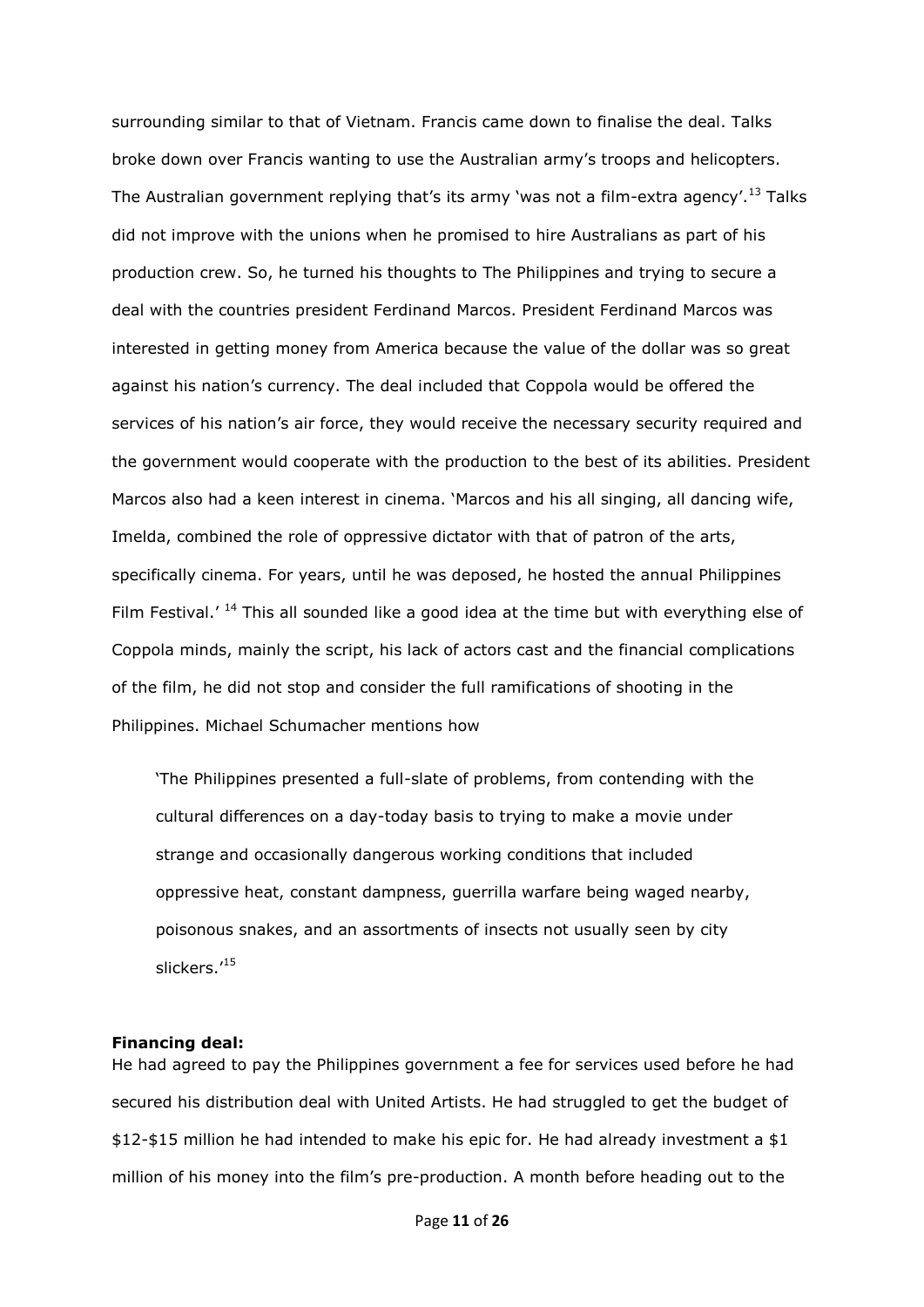Philippines he had only managed to secure \$7 million from foreign distributors, he still needed another seven to make the project go ahead. United Artists ended up helping him out by giving him a deal worth \$7.5 million for the distribution rights to the film in the United States. So with this positive news as well as his now locked in location all he needed was to cast Willard and Kurtz.

#### <span id="page-11-0"></span>**Martin Sheen:**

'Captain B. L. Willard (Martin Sheen) is a U.S. Army intelligence officer in Saigon who is assigned to make a journey to Cambodia to "terminate with extreme prejudice" the freelancing command of Colonel Walter E. Kurtz (Marlon Brando).'<sup>16</sup> Sheen suffered a heart attack during production. His alcoholism finally getting the better of him meant that production had to be shut down. It was feared after this, that the film was over and that Sheen would not be back. Thankfully for Coppola, Sheen was back on the scene a few weeks later. Sheen knew that if people discovered that he had heart problems he would find it very hard to get work like this again. So, for the sake of his career as well as Francis's he returned. They had shot so much of him by the stage he had suffered his heart attack that Francis did not have the financial luxury of either being able to recast or reshoot. While Martin recovered, Francis used the time to shoot anything he could with a stand in for Martin Sheen using clever angles to never show his face. Some of Coppola's crew did not return due to the chaotic nature of production. The crew who stayed, due to several accounts enjoyed themselves immensely due to the lengthy periods of downtime they experienced because Francis could not do much without Sheen as Willard. If he wanted to change a part of the script, he needed him there if he was required to say any lines or act in any way towards camera.

## <span id="page-11-1"></span>**Rawness of the Subject Matter:**

Phillip DiMare remarks in his definitive book on *Movies in America History* that:

'In 1975, Francis Ford Coppola began work on *Apocalypse Now*, his epic Vietnam War film. The wounds of America's conflict in Southeast Asia,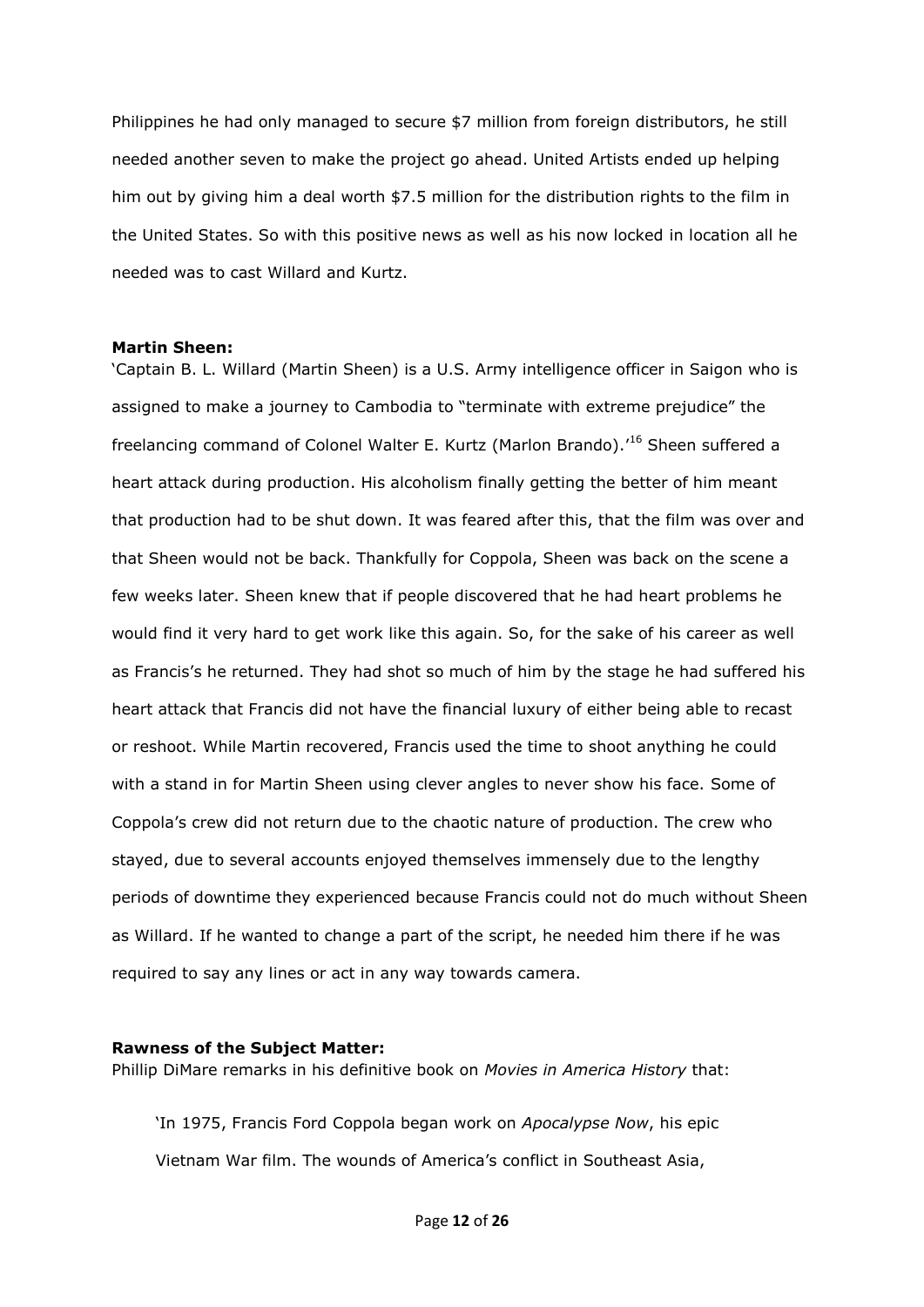suffered in the face of what was considered a shameful defeat, were still raw at the time. Because of this, American filmmakers were reluctant to use this war as a setting for combat pictures. Indeed, so controversial had American involvement in Vietnam been that this conflict seemed off-limits even as a basis for a cinematic antiwar statement.<sup>'17</sup>

This remark from DiMare highlights and shows the bravery of Coppola as a filmmaker's decision to make the picture in any sense at the time. The film could have backfired on him completely. The American cinema paying audience could have rightly been appalled by his decision to make a film about a subject where so many died so soon after they did. It being somewhat 'off-limits' may have been one of the reason why Francis became so obsessed with seeing it through. For his entire career, he had also gone his own way and I feel that through *Apocalypse Now* he wanted to make a statement highlighting how far he was willing and able to demonstrate that.

### <span id="page-12-0"></span>**Crew grew reckless:**

Crew members began to lose their minds as Coppola project seemed to start taking over their sub-conscious. Dean Tavoularis, who was in charge of production design on *Apocalypse Now* remarked "I was living in the house of death I was making… It became such a low level in my life that somehow putting blood on staircases and rolling heads down steps seemed natural to me.<sup>"18</sup> The crew was suffering and once that happens problems emerge. 'The making of *Apocalypse Now* was beginning to take a huge toll, not only on Coppola, who suffered from both nightmares and sleepless nights throughout the filming, but on just about everyone associated with the production. Some of the cast and crew used drugs, particularly marijuana, to ease the tension, while others retreated to local bars, where they got drunk and occasionally fought and tossed around furniture.<sup>'19</sup> The situation was at times getting out of control. Eleanor mentions in her book how in the script, it said that the scene require 'burning bodies.' The property master than went off and found dead carcases for the scene claiming that 'the script says 'a pile of burning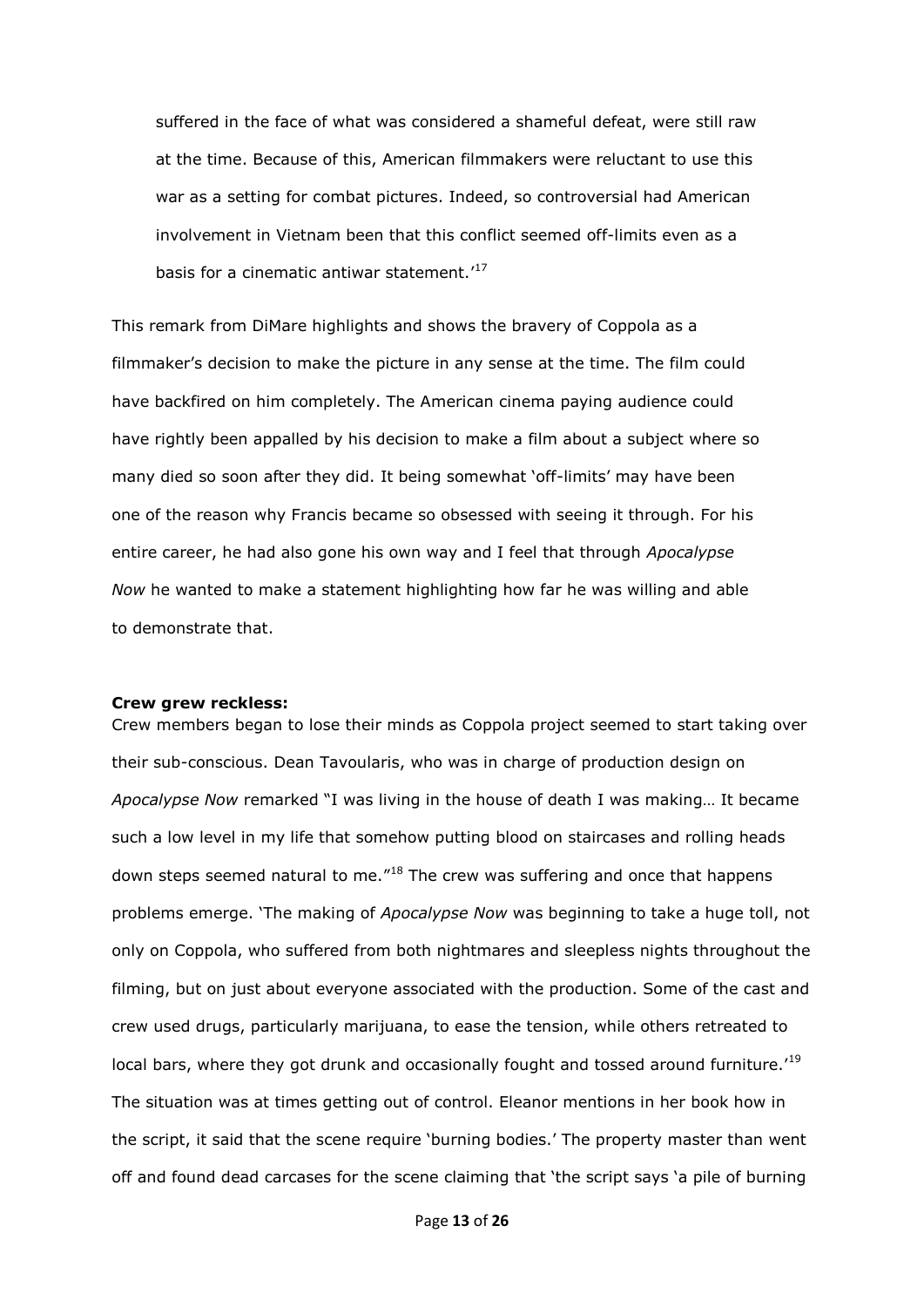bodies'; it doesn't say a pile of burning dummies.<sup>'20</sup> This being a firsthand conversation that she had documented in her book highlights a production out of control. Chaos was everywhere, Francis writing the script as he went along, vast amounts of the crew experiencing various types of tropical diseases, vast amounts of the crew partying it up every other night, President Marcos recalling his helicopters for his own war that Coppola used for combat sequences and all of this was before Marlon Brando arrived.

## <span id="page-13-0"></span>**Brando's arrival on set and time on it:**

He ended up casting Brando as Colonel Kurtz paying him a \$1 million a week. Coppola could never have expected what was to arrive however. Brando arrived on set close to three hundred pounds, extremely overweight, extremely underprepared and with a new fond self consciousness in his own ability to perform. 'Brando spent a week arguing with Coppola over the script. When he finally did read *Hearts of Darkness*, he shaved his head and adopted the name "Kurtz". Since he insisted on using the name "Colonel Leighley" previously, dialogue for scenes that had been filmed earlier had to be re-recorded.'  $^{21}$ These being only the major problems to emerge from pre-production, he also had hundreds of minor problems that emerged on the transitional phase from pre-production into production. Coppola began production without a finalized script. He openly admitted many times that he did not know how to end the film. He did not know where he wanted to take Colonel Kurtz to. Brando's arrival on set lead to further growing concerns Francis was having over the production due to his concerns affecting his ability to write and create freely the way he was normally used to. He felt that he would be able to manage Brando the same way he had done so before so effectively on *The Godfather*.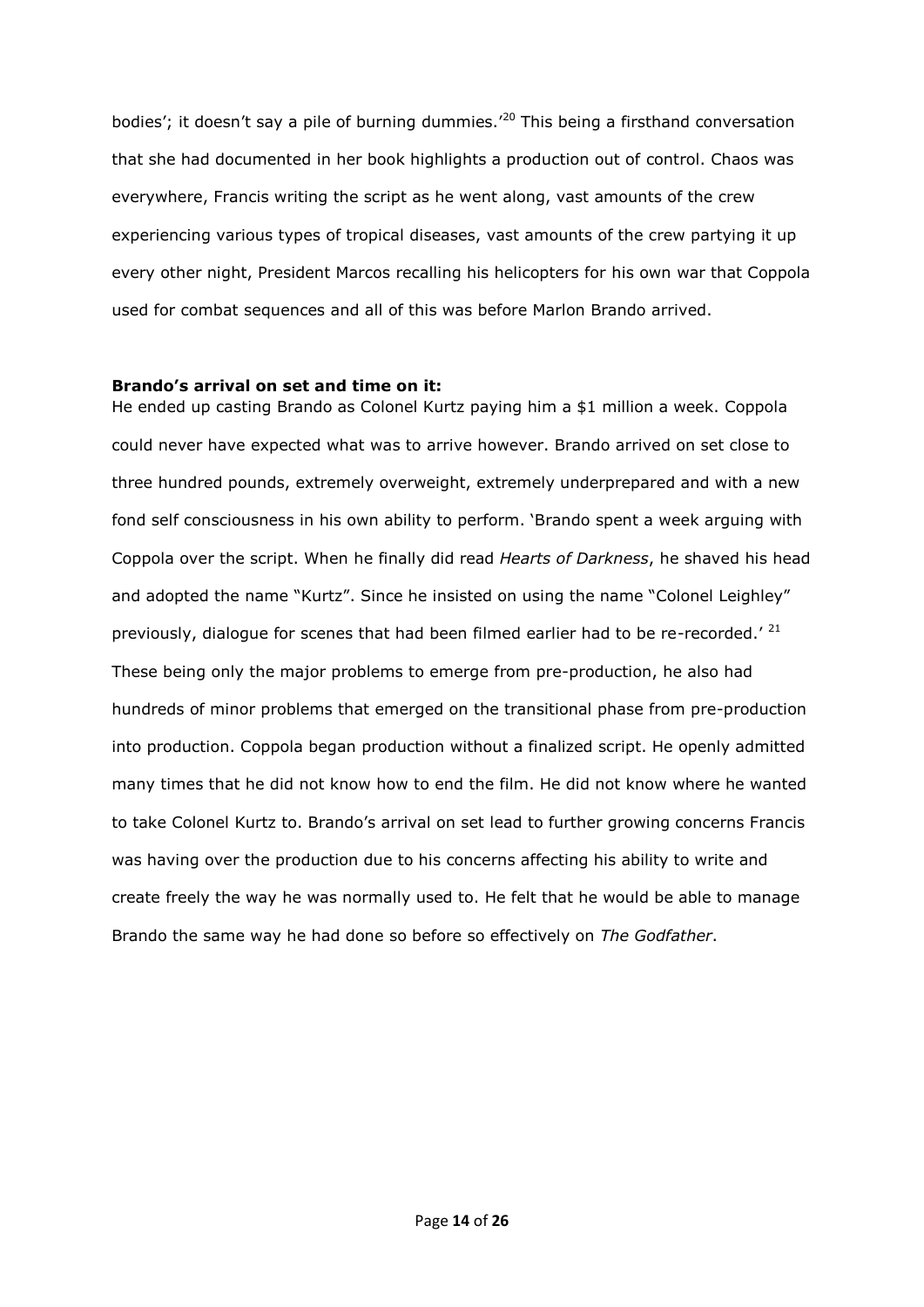

**Picture 2: Francis discussing the project with Marlon Brando. Brando arrived on set without reading Joseph Cotton's novella** *Hearts of Darkness***.**

On Brando's first day of filming, his ankle got twisted and he was unable to work. He only had Brando for a finite amount of time; four weeks in total. Brando spent the first of those four weeks preparing and trying to find and discover his character through lengthy conversation with the director Francis Ford Coppola. Francis also being the producer on the film meant that shooting schedules got disturbed due to his ever costing time he had to spend one to one with Brando. Coppola trusted Brando however; he felt that if he took the time with his star that he may extract a performance from him similar to the one he had got from him in *The Godfather*. During the Godfather, Marlon Brando really helped Francis find the character within the story and helped him in the process of creating the film historical ending. Coppola hoped for this; however time had passed since they had last worked together on *The Godfather* and Brando was a different person by this stage. He was overweight, benign towards the project, even though he was well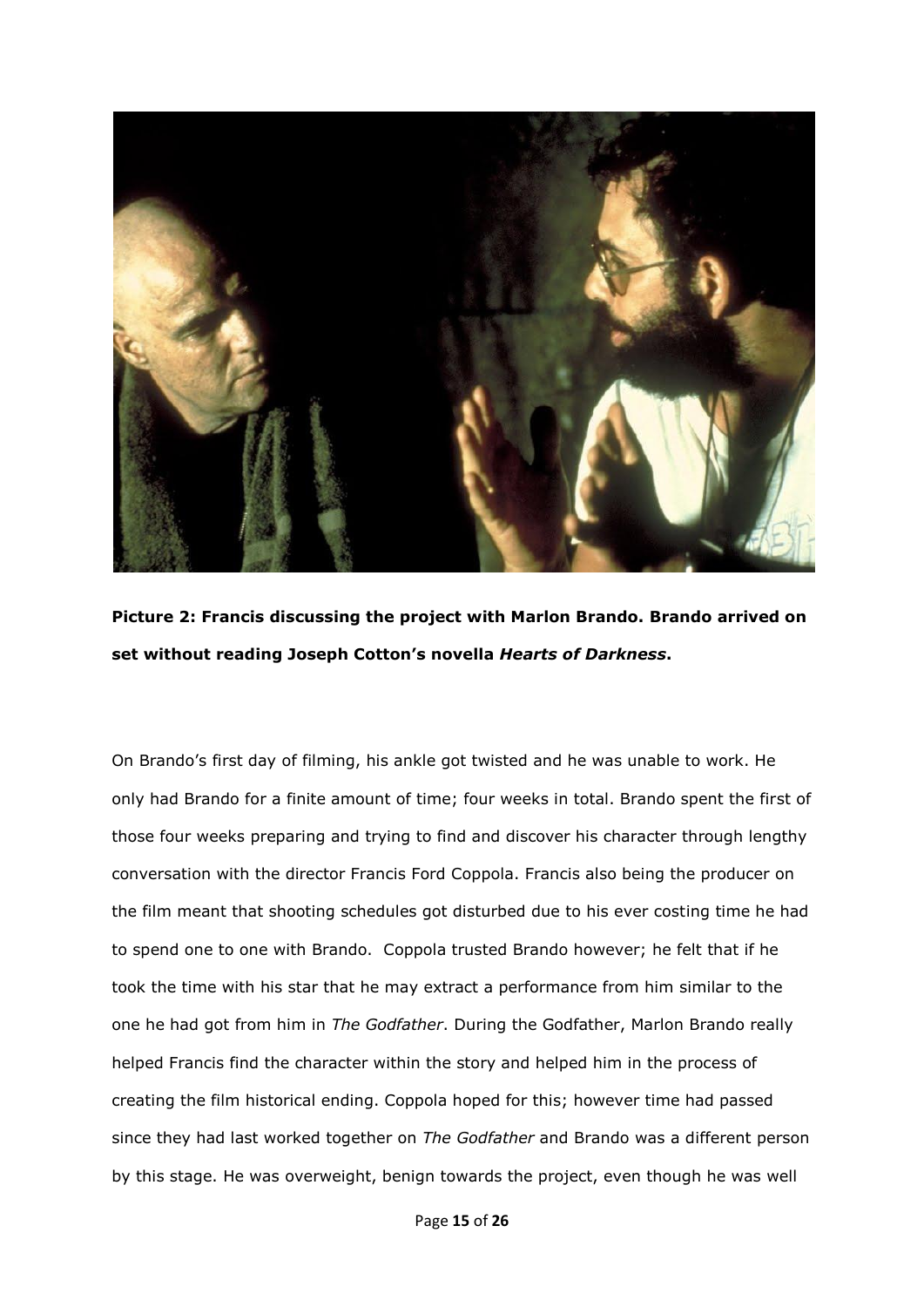aware of how much financially Francis had put towards the project and also he had not arrived on set with any sense of the character he was to play. This became another reason that production was stalled and drawn out. Brando later confessed "I was good at bullshitting Francis and persuading him to think my way… but what I'd really wanted from the beginning was to find a way to make my part my part smaller so that I wouldn't have to work as hard." Marlon Brando arrived on set on August  $31<sup>st</sup>$ , on schedule. He left the production on the  $8<sup>th</sup>$  of October. His time was brief and what Coppola was able to get from his overweight star was not exactly what he would have hope for but as Michael Schumacher notes 'Brando's performance had formed the outer wall of the film's final third: it was now up to Coppola to build his ending around the structure Brando had given him.<sup>'22</sup>

## <span id="page-15-0"></span>**Francis's nervous breakdown:**

One of the problems with Coppola being both the director and producer on *Apocalypse Now* was due to the high pressure and demands the film carried he ended up suffering a nervous breakdown. He placed too much overbearing work upon himself. He declared on various times during the process of filming that he was going to commit suicide. He knew he faced absolute financial ruin if he could not complete the film which at many times looked like it was going to happens. Remembering how he set out to shoot the film in fourteen weeks and it then ended up taking almost two years to make, one can understand how the budget for the film got so out of control. He wrote numerous versions of the script. He was never really sure of what he wanted for his ending. Brando had arrived allegedly under the assumption the he was going to play a general, however seeing as he never read the source material; he probably did not foresee the gigantic production problem of arriving on set overweight. To put it simply, the wardrobe department never imagined having or even being asked to fit someone his size on the entire production. Due to this, also his seemingly unending conversations with Coppola about his character Colonel Kurtz, what it meant for production was that over nine hundred people cast and crew sat around waiting while the powers that be deliberated in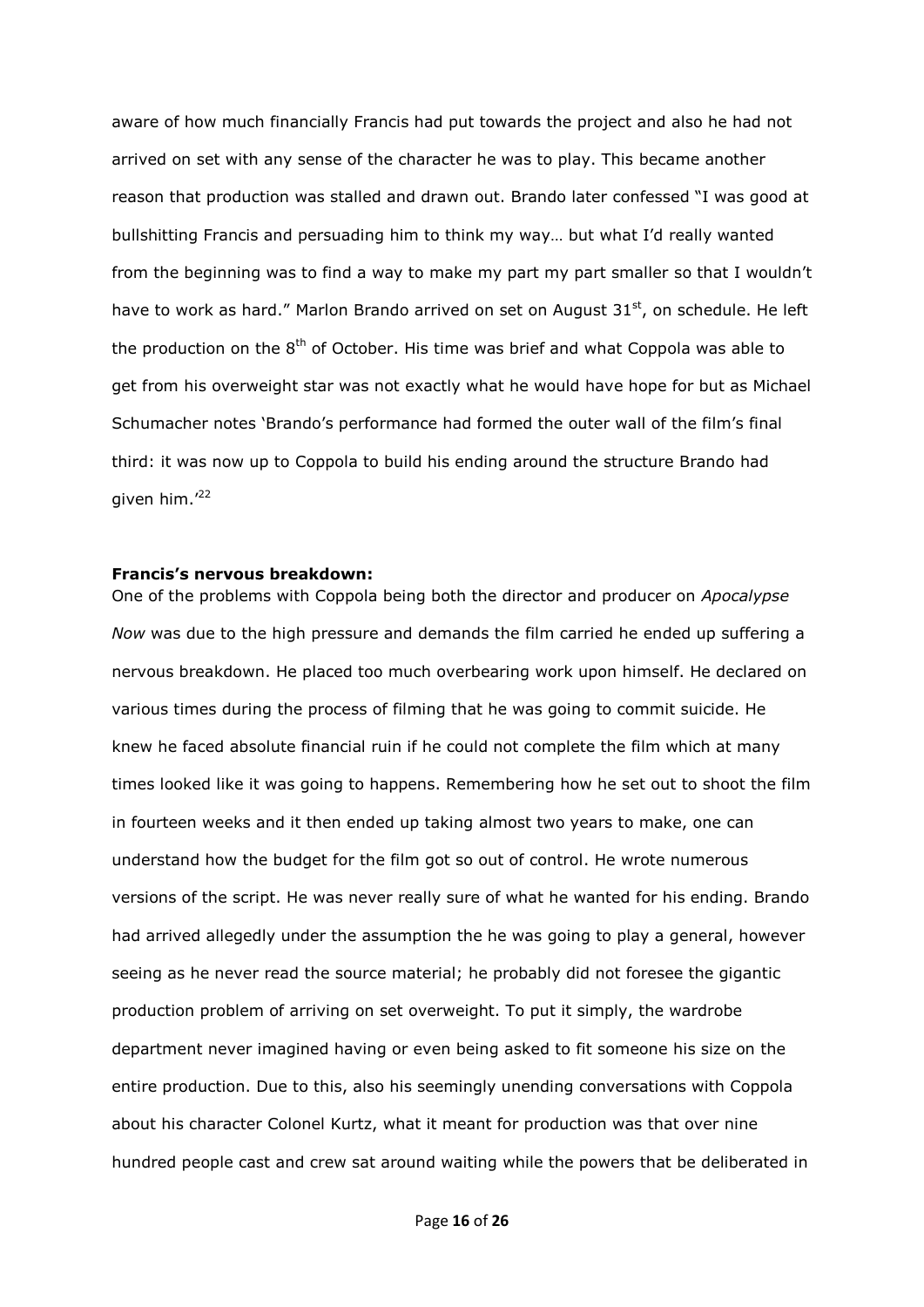private as to how to direct and shape this potentially disaster in the making. The production was shut down for a week whilst they worked things out.

## <span id="page-16-0"></span>**Trouble finding further funding he needed:**

Another problem he encountered as a producer on the film was his inability to secure further funding from different types of investors as well as the support of their services. 'Coppola was able to secure advances from U.S and foreign distributors to cover the film's budget, but other problems cropped up immediately. Horrified by the script, the U.S Defense Department refused to cooperate with Coppola.<sup>'23</sup> He wanted to get the U.S Defense on board for two reasons, one he wanted to recreate battle sequences using their helicopters and he also wanted to model all of the American soldiers outfits and weaponry in his film based on their real life outfits and weaponry. Primarily he wanted their air services to take part so that he could achieve the battle scenes his way and not have to deal with President Marcos of the Philippines who proved more and more difficult as he himself was fighting his own war at the time. Francis had not secure extra financing he needed to pay the American Aviation Forces for their skilled expertises due to the fact the he was financially consumed by the production. All of his money was tied up in it. There was no money to do it his way so that was why he had to take President Marcos helicopters in the end because he unfortunately had no other choice. He had so much faith in the project but at times he lost sight of the whole picture and due to this ended up spending unnecessary amounts of money on production values he did not require.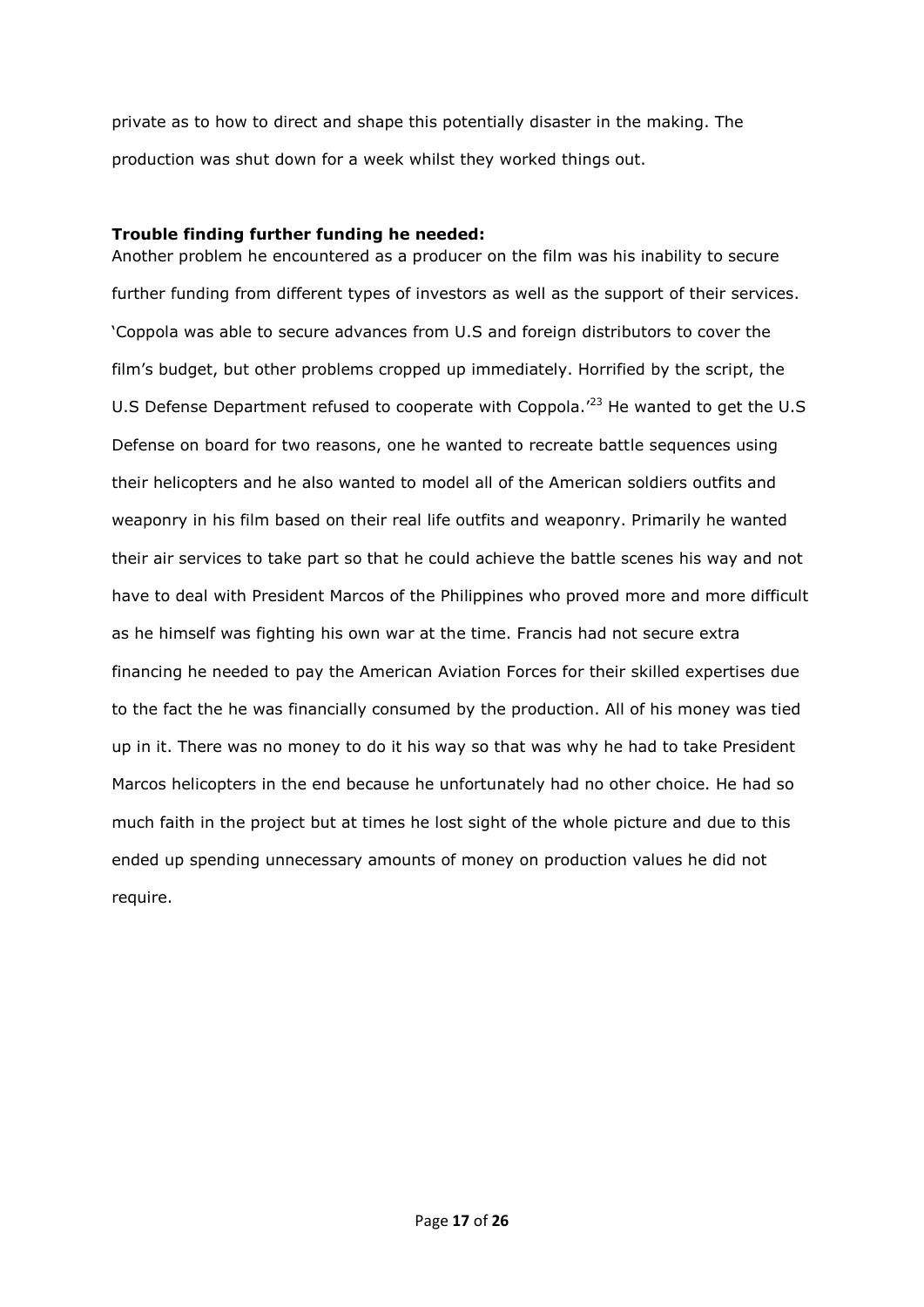

**Picture 3: Martin Sheen going to a dark place in the film's opening sequence.**

## <span id="page-17-0"></span>**Martin Sheen famous opening sequence shot in the hotel room:**

'Francis shot the scene in the hotel room. He let Marty get a little drunk, as the character is really supposed to be. He and Marty both knew they were taking a chance.<sup> $24$ </sup> Martin Sheen at the time was struggling with an alcohol addiction and this would be an issue a producer would flag with a director. By allowing Martin Sheen to drink alcohol, he was taking a big risk that he would be able to perform and also one as a producer would fear that not only might it affect his ability to work on the day but his ability to work on days following. Actors who get comfortable with working with a director a certain way, might request that comfort to be present more and more. As a director, all Francis was seeing was how it would help get magic from Martin but, if he had thought as a producer, he would of seen the implications it may of caused. By allowing this to happen purely from a directing position is not of primary concern, he did not think of how it may affect the whole production. Martin later suffered a heart attack and this day of shooting in the hotel room has been sighted on numerous times as one of the principal days on the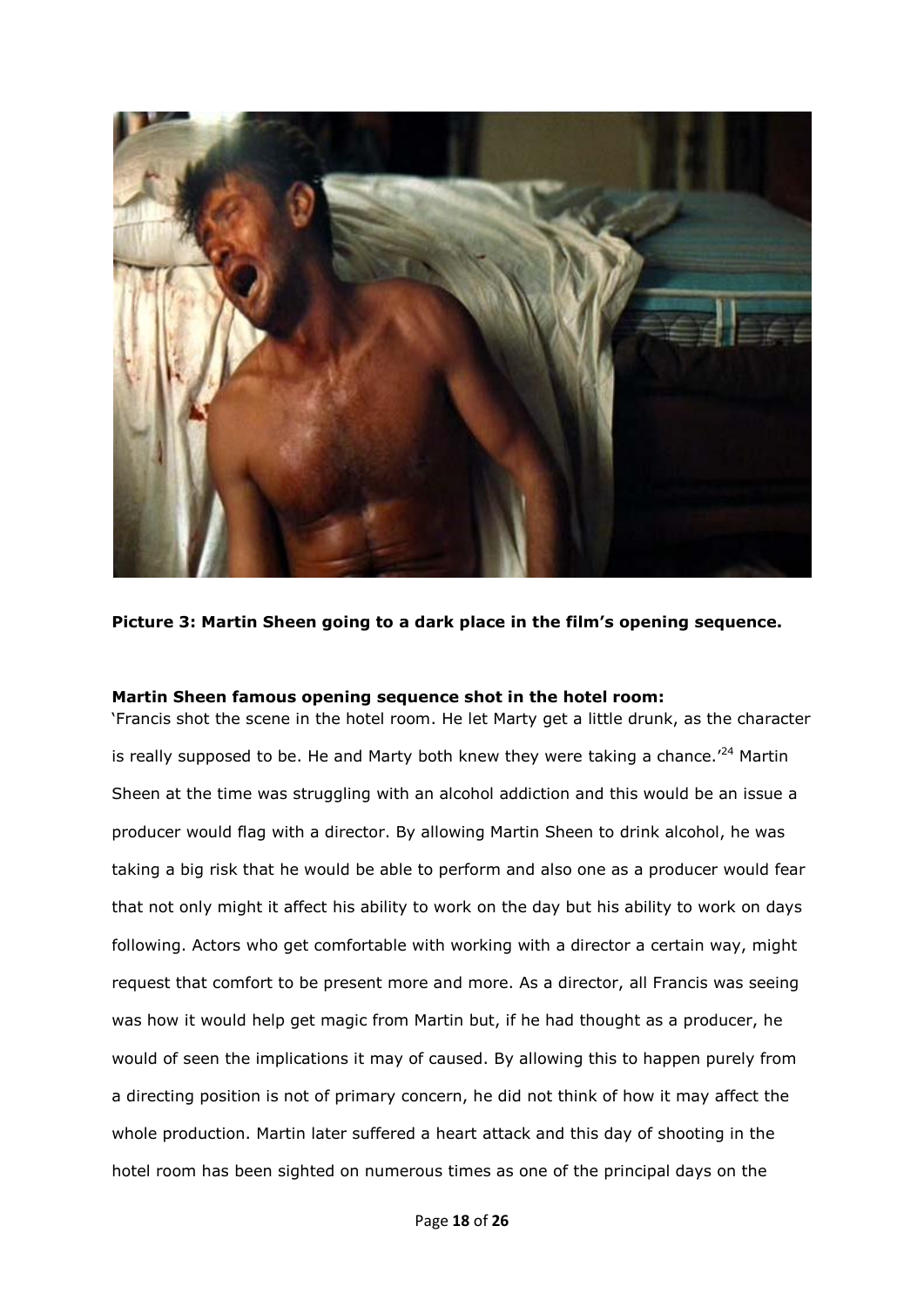shoot for Martin that lead up to his subsequent heart attack. This scene in the end was a success but it could of very easily not of been. It ended up being one of the very first scenes in the film.

## <span id="page-18-0"></span>**Specific incidents of madness on the set:**

Certain incidents recorded in Eleanor Coppola Notes: On the Making of *Apocalypse Now* show the extent of how even minor minuet problems were occurring on day to day basis. Examples of which being how she recalls remembering some young extras discussing how they were receiving '\$25 a day and they hadn't done anything, just wait around... Three hundred extras went back on buses.'<sup>25</sup> This may of not seemed like the biggest problem on a film of the magnitude of a Vietnam war epic, but simply put it meant that the production had spent \$7500 on extras and not a single one of them had been captured on film. This does not even account for the overall cost of getting them there, getting them in costume and feeding them. The \$7500 is probably only a fraction of what it actually cost to have three hundred on set when one really think about it from a production point of view. This being an instant where Francis was unable to think of the production from the viewpoint of a producer. Another example being how she recalls another moment of madness when 'The Italian crew ordered about \$700 worth of groceries from Rome. It came yesterday and the shipping and duty amounted to  $$8000.<sup>26</sup>$  The film was paying for this, as a producer, the budget and how it is spent is one of your principal concerns and frivolous spending such as this has to be cleared. It never was as Francis had so much more pressing matters on his mind that incidents such as this went unnoticed.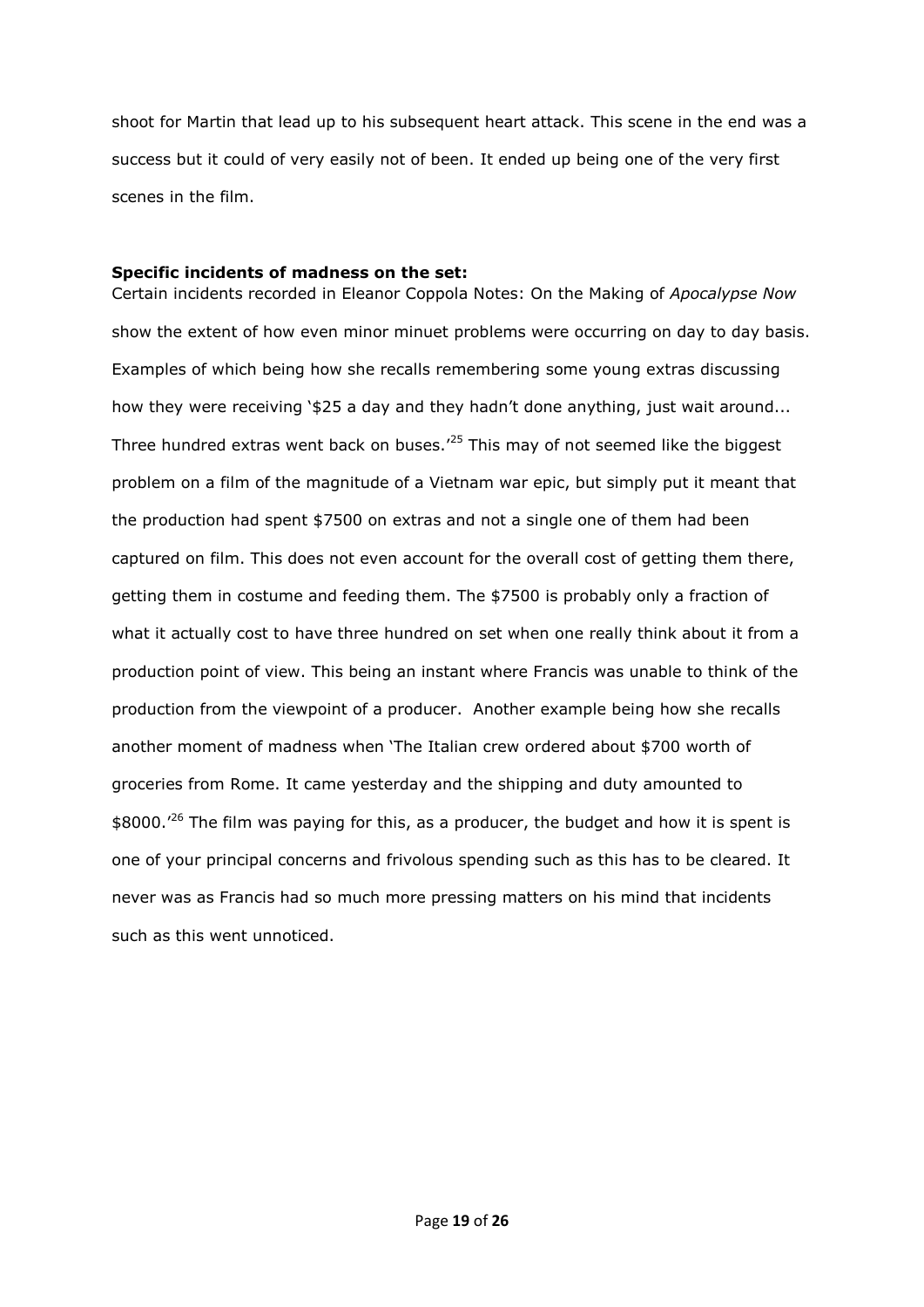

**Picture 4: Francis demonstrating how the whole production was getting the better of his sanity.**

## <span id="page-19-0"></span>**Hurricane Olga:**

Hurricane Olga forced reared its ugly presence on the production on May 19<sup>th</sup>. It was nothing to worry about at first, but on May  $21^{st}$  the typhoon starting heading towards the production. The days following it started to grow stronger and stronger and by May 30<sup>th</sup> it was destroying sets causing unending amounts of damage. By early June, production had to be shut down as sets had to be rebuilt. All of this was costing money. One of course cannot plan for unexpected weather changes but this was an example from production where Francis became even more reckless than ever before because there was nothing he could do about it. 'Typhoons that May destroyed sets and forced the production to close. Coppola returned to San Francisco with only eight minutes of film, already \$3 million over budget. Back in the Philippines that September, he was spending \$150,000 a day on the production. And that was before Brando arrived.<sup>'27</sup>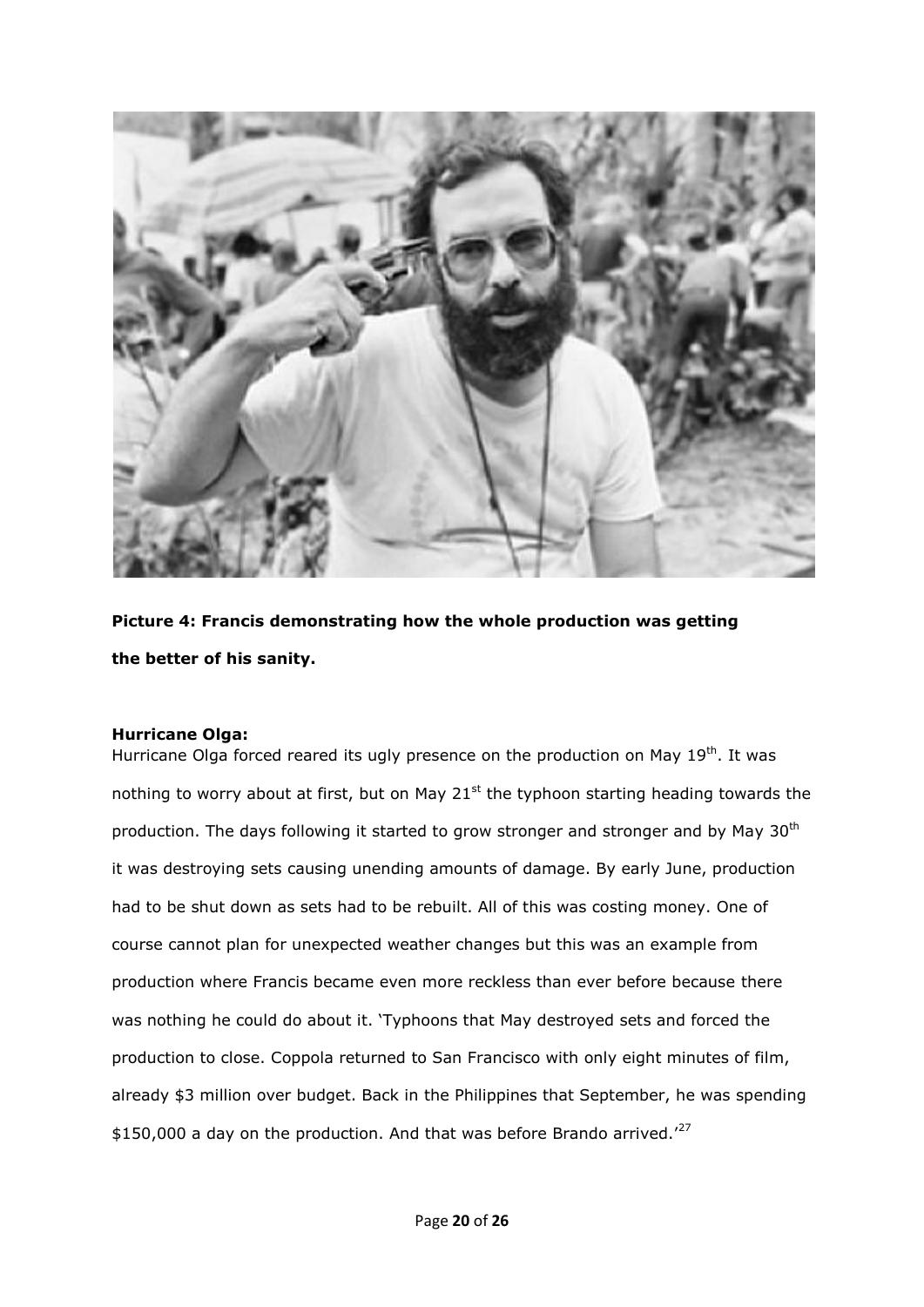#### <span id="page-20-0"></span>**Script's ending and Walter Murch:**

Eleanor goes on to tell how 'He said he just realized that there was no simple right answer to the script. Just as there was no right answer as to why we were in Vietnam.<sup>'28</sup> The script was always a problematic issue on the production. The ending was something Francis was constantly battling with as a director. He had to do with what he could with the performance Brando gave him. His script placed in the context of the Vietnam War made it even more problematic as he was developing the idea from Joseph Conrad's novel and incorporate the novel ideology towards a conclusion he could not see, very similarly to how in many ways U.S forces must of felt in Vietnam. The ending is something I personally believe was an issue that was not helped by his ever growing financial worries, his overall worries about how and where the production was going and whether or not it would ever materialise as a finished film. The film in many ways was held together by Walter Murch's undoubted talent as an editor. 'Coppola's professed panic at having no conception of how to end his film, either suggests chutzpah or underlines the importance of working with a great editor.<sup>'29</sup> Walter Murch became the film's savior and one has to imagine that Coppola would agree with this statement. Postproduction of the project was never as chaotic as the shoot had been. Getting Murch on board the project and keeping him on it for such a large period of time was an incredible achievement as both producer and director. Schumacher describes the process in his biography on Francis, stating that 'Never had the cost of postproduction become as high for Coppola… He needed the kind of state-of-the art technology that came with a high price tag.<sup>30</sup> To understand the magnitude and how far the project had gone over and how much they had shot. 'In June 1977, after sixteen months on again, off again location photography, the crew of *Apocalypse Now* at last decamped from the Philippines. As Richard Marks supervised the editing of some 1.1 million feet of film – eight times the norm,<sup>31</sup> that being the equivalent of 180 miles of film. One could say that never before, has an individual deserved an Academy Awards for Best Sound in 1980 as much as Walter Murch did. He somehow managed to put a sound to the film that literally fills the room every time you experience it.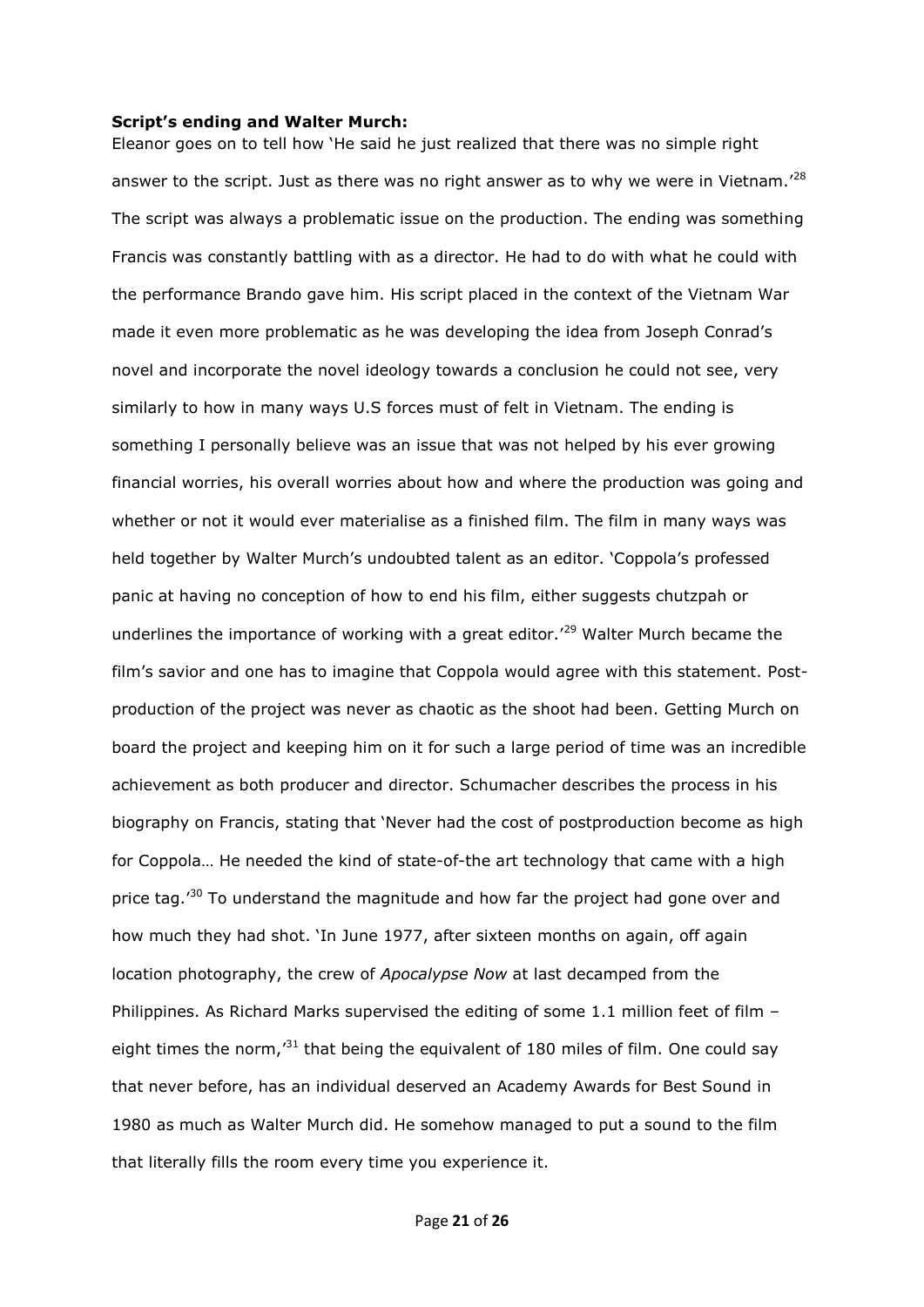#### <span id="page-21-0"></span>**Conclusion:**

In concluding my dissertation, I want to turn to Tom Shone's Blockbusters. Here, in a statement that I believe acts as a perfect summary, Shone writes 'Toxic to all who touch it at the time, and leaving many careers in fallout, but exerting a mesmeric, winking glow that increases with years. Every great film epoch has to have a film like this – the Seventies had *Apocalypse Now*.'<sup>32</sup>This statement perfectly sums up the importance of this film. Everyone discouraged Francis from making this film, his friends, his peers, the industry, at times even his own family but he prevail because as a filmmaker that is what you have to do from time to time. I want to try and explain how I felt the research into this film went. A film of unendless tales of disarray in many ways, I feel in many ways like I got a sense of what Francis was going through. Everyone involved with the project remembers it as an often out of control production but through all of the production problems, delays and setbacks he was still able to pull his vision through. 'Both supporters and detractors of Coppola's work acknowledge that the film contributed greatly to the belief, widely held across much of America, that service in Vietnam had uniquely bizarre and nihilistic qualities that had been absent in other wars.<sup>'33</sup> One would imagine that he would never have taken on the project if he was aware of what was to happen. Some of the most often highlighted and discuss moments from production being Marlon Brando's arrival and presence on set, Martin Sheen struggling with his alcohol problems that would lead to him suffering a heart attack, to Hurricane Olga disrupting the production and forcing him to close down. These are to name but a few but he encountered problems at every single stage in the production from development, the shoot itself to establishing a cut of a film where once shot he still did not know where he wanted to bring the script. He embodied the whole essence of the final finished film. His money, time and unrelenting effort to get the whole complete finished film shows how he was somehow able to walk the tightrope of being both the film's director and producer and create one of the finest War films in the history of American cinema. He was at the time of the creation of the film development a highly acclaimed and esteemed director. This however did not entitled him to massive financing and his role as producer on the film meant that he had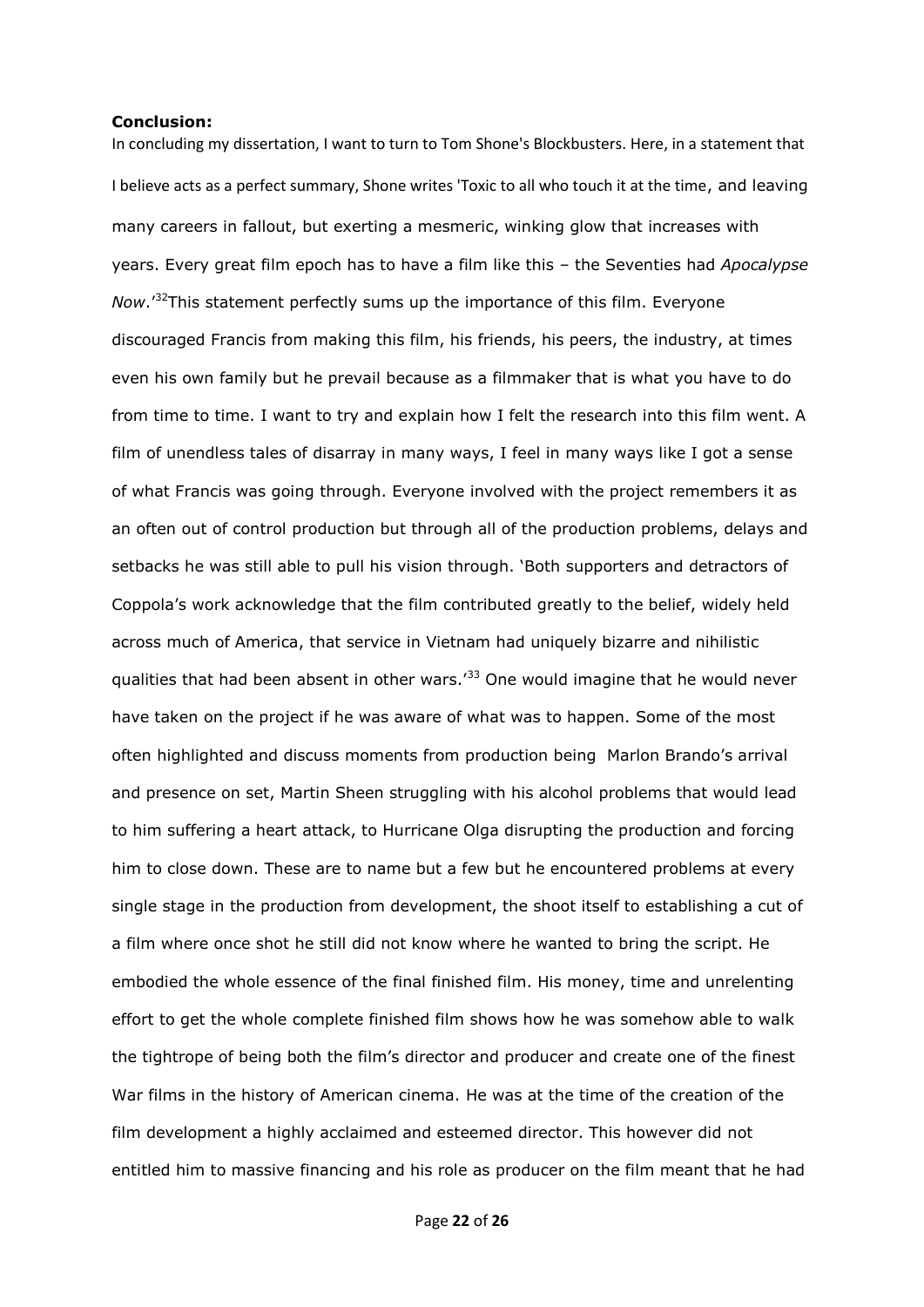to raise the money himself one way or another. He had everything he owned in life riding on the success of the film. Coppola himself declaring that 'Of course, not everyone acknowledged it was made largely with my own money… The general prediction was that *Apocalypse Now* wasn't any good and that it would fail, that I would lose all of my money and my house, and that I was a fool to have done it.<sup>'34</sup> If it had been an ultimate disaster the film would never have been distributed, his career would have been in tatters and his limited power that he grew to discover while working on *Apocalypse Now*  would have been gone forever. The film went on to make over \$70 million at the boxoffice and it was nominated for eight Academy Awards, only winning two for Best Cinematography and Best Sound. This is a remarkable achievement when you take into account all of the problems Francis had to deal with. His 2001 release of *Apocalypse Now Redux* includes another 50 minutes of footage displaying more of the director's overall vision for the final product.

The legacy of the film lives on today through both Apocalypse Now's release and Apocalypse Now Redux's release. However, Francis's career did not remain at the level it was at pre-the film being made, as he would have hoped. Stanley Kauffman, one of Francis's harshest critics said following the subsequent years following *Apocalypse Now*'s release that 'Since then, he has not only not developed, he has lost identity. It's as if the strain of *Apocalypse Now* left him stranded, grasping but not reaching.<sup>35</sup> He was never the same following the completion of the film; he was not the same filmmaker or man who developed the film. He went on to direct *The Outsiders* based on S.E Hinton's famous teen novel in 1983 and he ended up going back to *The Godfather* for a third time. The third being the most notorious low point of the trilogy. Since Apocalypse Now, he had directed and produced many films, most notably *Rumble Fish* in 1983, *Gardens of Stone* in 1987, The Godfather Part III, *Dracula* in 1992 and *Jack* in 1996. However, he was never entrusted the same level of control he was on *Apocalypse Now*. He has in recent years moved more into the role of a producer. He emerged and survived as part of the group of newly talented directors known as New Hollywood whose members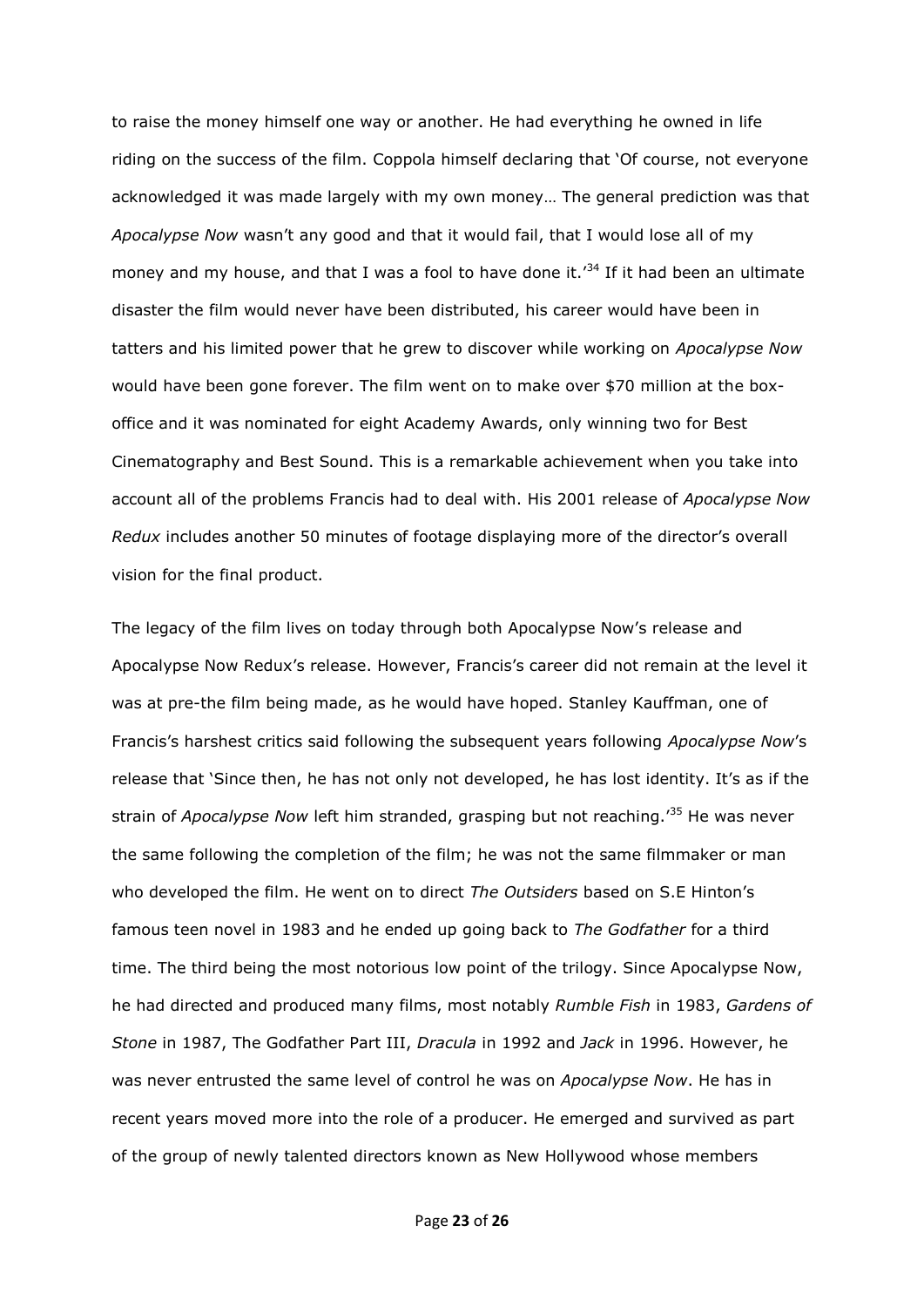included the likes of Steven Spielberg, Martin Scorsese and Brian De Palma. I will end this be posing a question from Michael Schumacher biography on Coppola, 'Was the failure of Zoetrope, along with his highly publicized financial problems, the driving force behind his decision to abandon his risky, yet decisively creature, autueristic endeavors?'<sup>36</sup> I sadly however, believe it was. He made a groundbreaking film in the history of American cinema. Two years, he was forced to sell his production company American Zoetrope. His endeavors with American Zoetrope did not pan out as he had hoped. His career has never returned to its height of the *Godfather*'s days but in making *Apocalypse Now* and considering all of its problems, his achievement in both directing and producing and delivering a beautiful imagined highly creative piece of a subject noone encouraged him to pursue is testament to the success of the main man behind *Apocalypse Now*.



**Picture 5: Directed and Produced By Francis Ford Coppola. The first credit at the end of** *Apocalypse Now Redux* **in 2001.**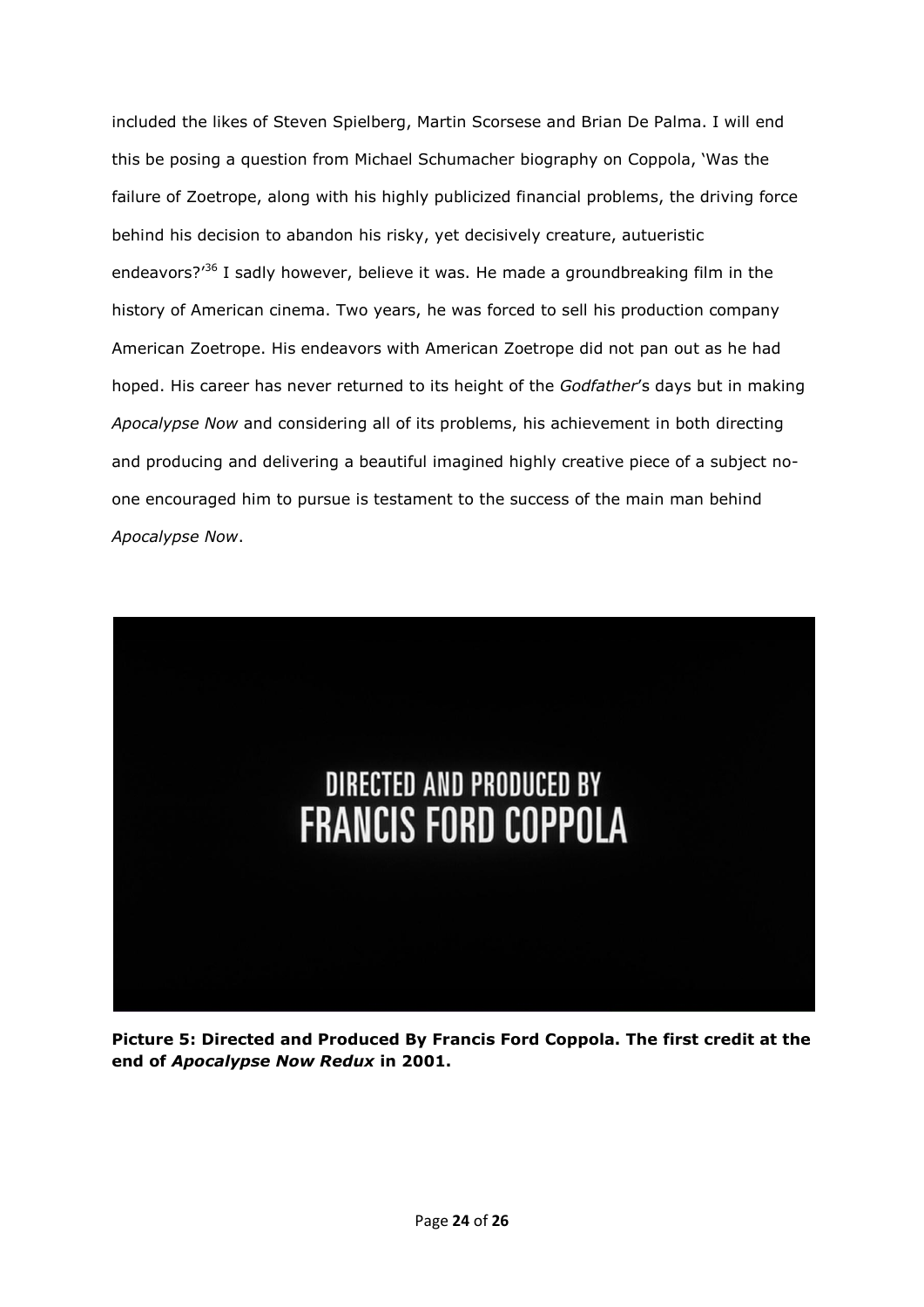## <span id="page-24-0"></span>**Bibliography:**

**.** 

Coppola, Eleanor, *Notes on The Making of Apocalypse Now* (Faber and Faber, London, 1995).

DiMare, Philip, *Movies in American History*: An Encyclopaedia (ABC CLIO, California, 2011).

Eagan, Daniel, *America's Film Legacy: The Authorative Guide to the Landmark Movies in the National Film Registry* (New York, The Continuum International Publishing Group Inc, 2010).

Francis Ford Coppola, Gene D. Phillips, Rodney Hill, *Francis Ford Coppola*: Interviews (University Press of Mississippi, Mississippi, 2004).

French, Karl, *Apocalypse Now*: The Ultimate A-Z (Bloomsbury, London, 1998).

Honthaner, Eve, *The Complete Film Production Handbook* Fourth Edition (Focal Press, Oxford, 2010)

Honthaner, Eve, *The Complete Film Production Handbook* Third Edition (Focal Press, Oxford, 2010).

Kevin Hillstrom and Laurie Collier Hillstrom, *The Vietnam Experience*: A Concise Encyclopaedia of American Literature, Songs and Films (Greenwood Press, Westport, CT United States of America, 1998).

Lev, Peter, *American Films of the '70s*: Conflicting Visions (University of Texas Press, Texas, 2000).

Miller, Stephen, *The Seventies Now*: Culture As Surveillance (Duke University Press, North Carolina, 1999).

Phillips, Gene, *Godfather*: The intimate Francis Ford Coppola (University Press of Kentucky, Kentucky, 2004).

Schumacher, Michael, *Francis Ford Coppola*: A Filmmaker's Life (Bloomsbury, London, 1999).

Shone, Tom, *Blockbuster*: How Hollywood Learned To Stop Worrying and Love The Summer (Free Press, New York, 2004).

<sup>1</sup> **Endnotes:** Honthaner, Eve, *The Complete Film Production Handbook* Fourth Edition (Focal Press, Oxford, 2010). p. 2. For further reading of the duties on a film production and whose role they are assigned to see pp. 1-8.

<sup>2</sup> Honthaner, Eve, *The Complete Film Production Handbook* Third Edition (Focal Press, Oxford, 2010). pp. 2-3. For further reading of the job responsibilities of a production team see pp. 2-6.

<sup>3</sup> Eagan, Daniel, *America's Film Legacy: The Authorative Guide to the Landmark Movies in the National Film Registry* (New York, The Continuum International Publishing Group Inc, 2010). p. 756.

<sup>4</sup> Lev, Peter, *American Films of the '70s*: Conflicting Visions (University of Texas Press, Texas, 2000). p. 124

<sup>5</sup> Schumacher, Michael, *Francis Ford Coppola*: A Filmmaker's Life (Bloomsbury, London, 1999). p. 236.